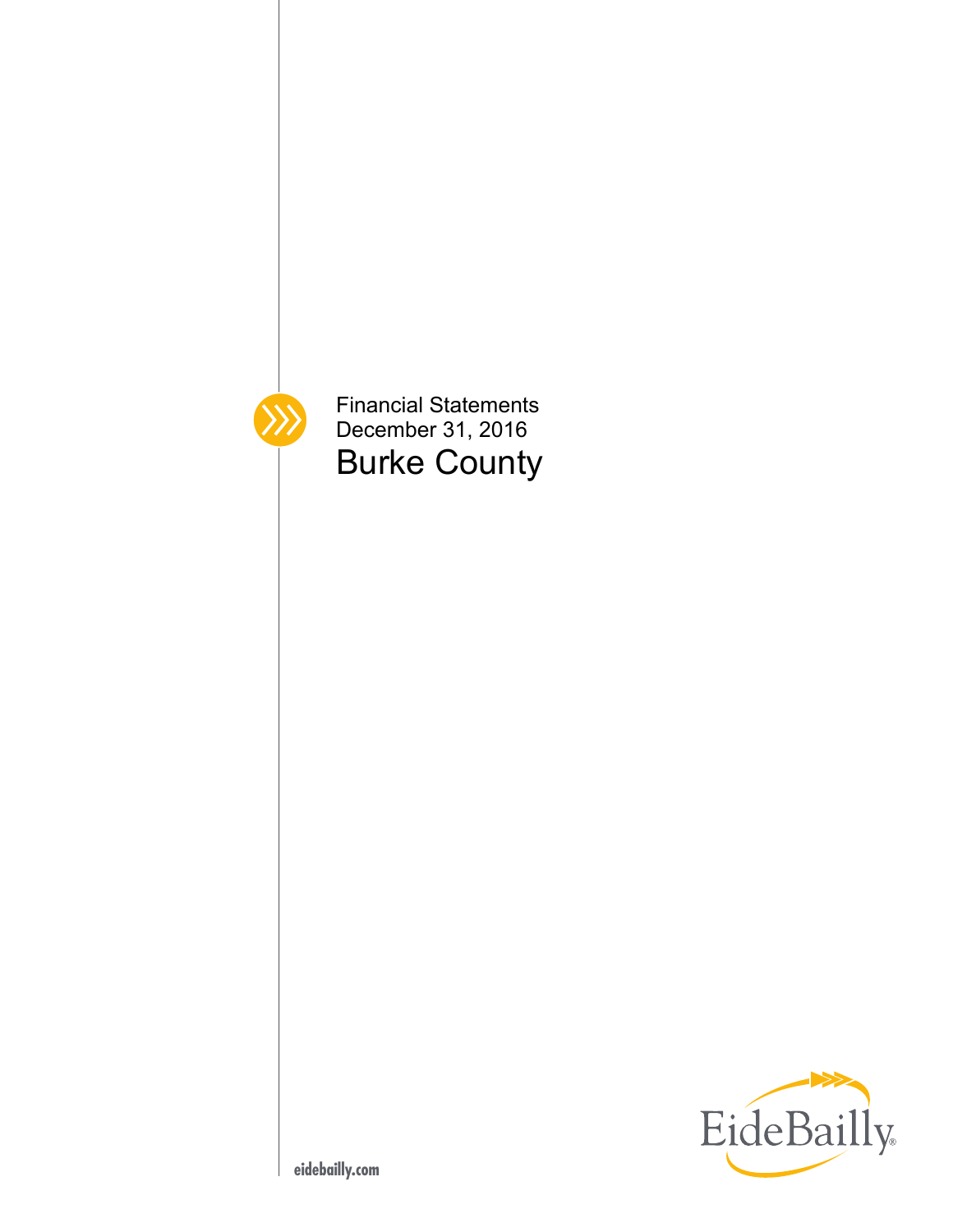| <b>Financial Statements</b>                                                                                                                                                                                                                                                                                                                                                                                                  |  |
|------------------------------------------------------------------------------------------------------------------------------------------------------------------------------------------------------------------------------------------------------------------------------------------------------------------------------------------------------------------------------------------------------------------------------|--|
| Reconciliation of Governmental Funds Balance Sheet to the Statement of Net Position - Modified Cash Basis. 7<br>Statement of Revenues, Expenditures and Changes in Fund Balance - Governmental Funds - Modified Cash<br>Reconciliation of Governmental Funds Statement of Revenues, Expenditures and Changes in Fund Balances to<br>Statement of Fiduciary Assets and Liabilities - Fiduciary Funds - Modified Cash Basis 10 |  |
| Supplementary Information                                                                                                                                                                                                                                                                                                                                                                                                    |  |
|                                                                                                                                                                                                                                                                                                                                                                                                                              |  |
| Independent Auditor's Report on Internal Control over Financial Reporting and on Compliance and Other Matters<br>Based on an Audit of Financial Statements Performed in Accordance with Government Auditing Standards28                                                                                                                                                                                                      |  |
|                                                                                                                                                                                                                                                                                                                                                                                                                              |  |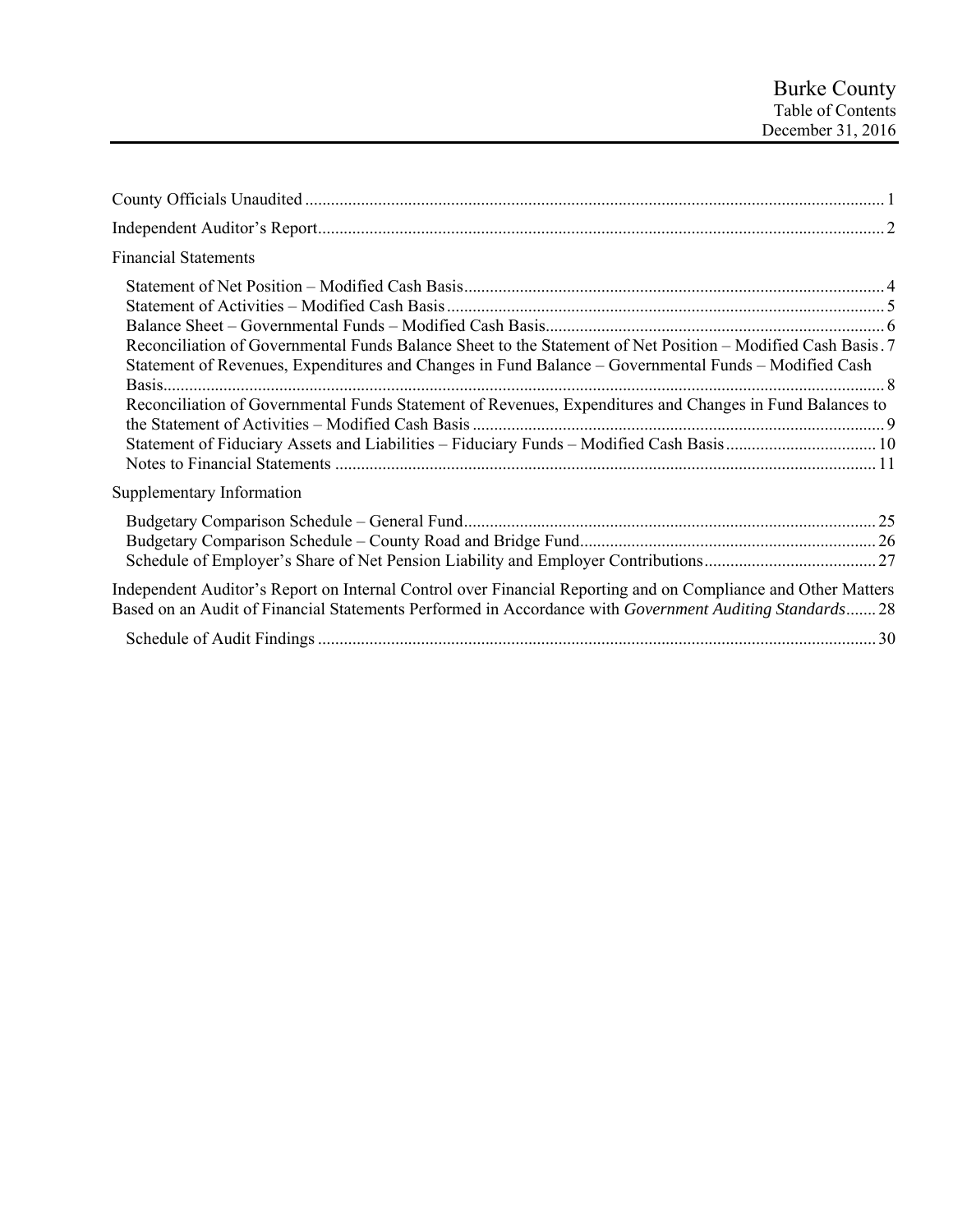Allen Ryberg<br>David Sellie

Jeanine Jensen Auditor Shelia Burns Treasurer Jeremy Grohs Sheriff<br>
Amber Fiesel State's Amber State's Amber State's Amber State's Amber State's Amber State's Amber State's Amber State's Amber State's Amber State's Amber State's Amber State's Amber State's Amber State

Debbie Kuryn Chairman<br>Allen Ryberg Commissioner Commissioner

Bonnie Bohnsack Recorder/Clerk of Court State's Attorney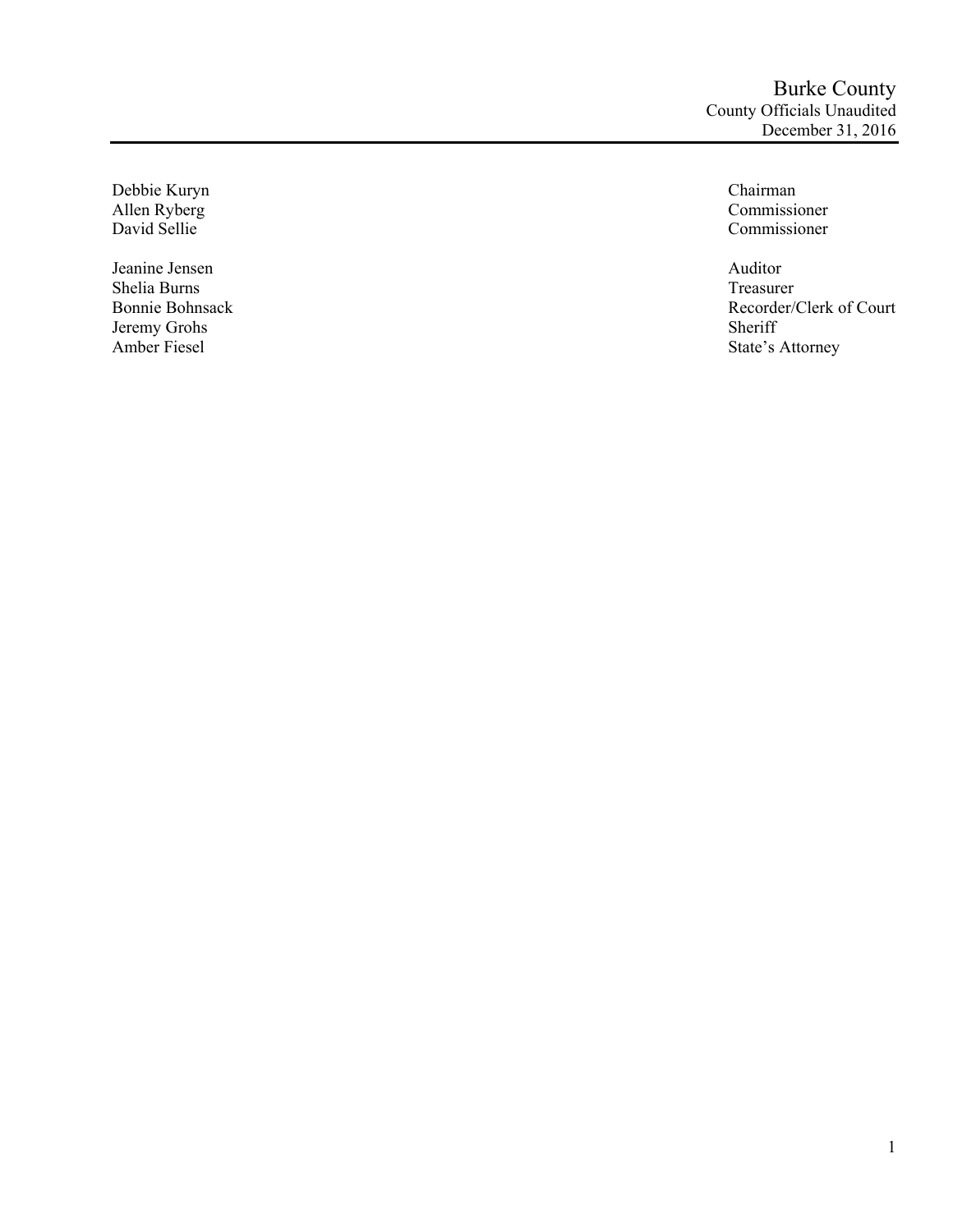

**CPAs & BUSINESS ADVISORS** 

# **Independent Auditor's Report**

Board of County Commissioners Burke County Bowbells, North Dakota

#### **Report on the Financial Statements**

We have audited the accompanying modified cash basis financial statements of the governmental activities, the aggregate discretely presented component units, each major fund, and the aggregate remaining fund information of Burke County, Bowbells, ND, as of and for the year ended December 31, 2016, and the related notes to the financial statements, which collectively comprise the County's basic financial statements as listed in the table of contents.

# **Management's Responsibility for the Financial Statements**

Management is responsible for the preparation and fair presentation of these financial statements in accordance with the modified cash basis of accounting described in Note 1; this includes determining that the modified cash basis of accounting is an acceptable basis for the preparation of the financial statements in the circumstances. Management is also responsible for the design, implementation, and maintenance of internal control relevant to the preparation and fair presentation of financial statements that are free from material misstatement, whether due to fraud or error.

# **Auditor's Responsibility**

Our responsibility is to express opinions on these financial statements based on our audit. We conducted our audit in accordance with auditing standards generally accepted in the United States of America and the standards applicable to financial audits contained in *Government Auditing Standards,* issued by the Comptroller General of the United States. Those standards require that we plan and perform the audit to obtain reasonable assurance about whether the financial statements are free from material misstatement.

An audit involves performing procedures to obtain audit evidence about the amounts and disclosures in the financial statements. The procedures selected depend on the auditor's judgment, including the assessment of the risks of material misstatement of the financial statements, whether due to fraud or error. In making those risk assessments, the auditor considers internal control relevant to the entity's preparation and fair presentation of the financial statements in order to design audit procedures that are appropriate in the circumstances, but not for the purpose of expressing an opinion on the effectiveness of the entity's internal control. Accordingly, we express no such opinion. An audit also includes evaluating the appropriateness of accounting policies used and the reasonableness of significant accounting estimates made by management, as well as evaluating the overall presentation of the financial statements.

We believe that the audit evidence we have obtained is sufficient and appropriate to provide a basis for our audit opinions.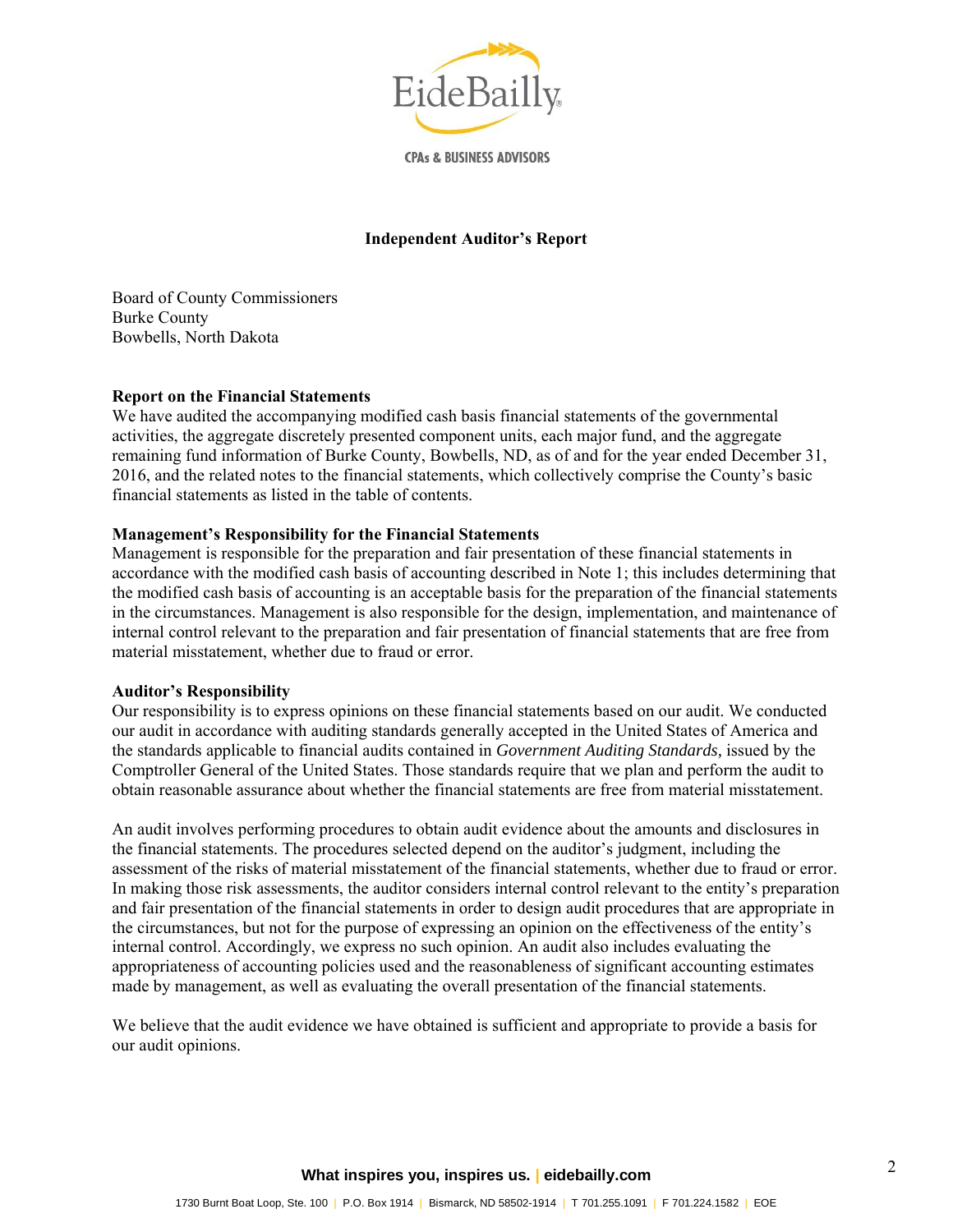#### **Opinions**

In our opinion, the financial statements referred to above present fairly, in all material respects, the respective modified cash basis financial position of the governmental activities, the aggregate discretely presented component units, each major fund, and the aggregate remaining fund information of Burke County, Bowbells, ND, as of December 31, 2016, and the respective changes in modified cash basis financial position for the year then ended in accordance with the modified cash basis of accounting described in Note 1.

#### **Basis of Accounting**

We draw attention to Note 1 of the financial statements, which describes the basis of accounting. The financial statements are prepared on the modified cash basis of accounting, which is a basis of accounting other than accounting principles generally accepted in the United States of America. Our opinions are not modified with respect to this matter.

#### **Other Information**

Our audit was conducted for the purpose of forming opinions on the financial statements that collectively comprise Burke County, Bowbells, ND's financial statements. The county officials, budgetary comparison schedules and schedule of employer's share of net pension liability and employer contributions are presented for purposes of additional analysis and are not a required part of the financial statements.

The budgetary comparison schedules and the schedule of employer's share of net pension liability and employer contributions are the responsibility of management and were derived from and relate directly to the underlying accounting and other records used to prepare the basic financial statements. Such information has been subjected to the auditing procedures applied in the audit of the basic financial statements and certain additional procedures, including comparing and reconciling such information directly to the underlying accounting and other records used to prepare the basic financial statements or to the basic financial statements themselves, and other additional procedures in accordance with auditing standards generally accepted in the United States of America. In our opinion, the budgetary comparison schedules and schedule of employer's share of net pension liability and employer contributions are fairly stated, in all material respects, in relation to the basic financial statements as a whole.

The county officials listing has not been subjected to the auditing procedures applied in the audit of the basic financial statements and, accordingly, we do not express an opinion or provide any assurance on it.

#### **Other Reporting Required by** *Government Auditing Standards*

In accordance with *Government Auditing Standards*, we have also issued our report dated February 14, 2018 on our consideration of Burke County, Bowbells, ND's internal control over financial reporting and on our tests of its compliance with certain provisions of laws, regulations, contracts, and grant agreements and other matters. The purpose of that report is to describe the scope of our testing of internal control over financial reporting and compliance and the results of that testing, and not to provide an opinion on internal control over financial reporting or on compliance. That report is an integral part of an audit performed in accordance with *Government Auditing Standards* in considering Burke County, Bowbells, ND's internal control over financial reporting and compliance.

Gede Sailly LLP

Bismarck, North Dakota February 14, 2018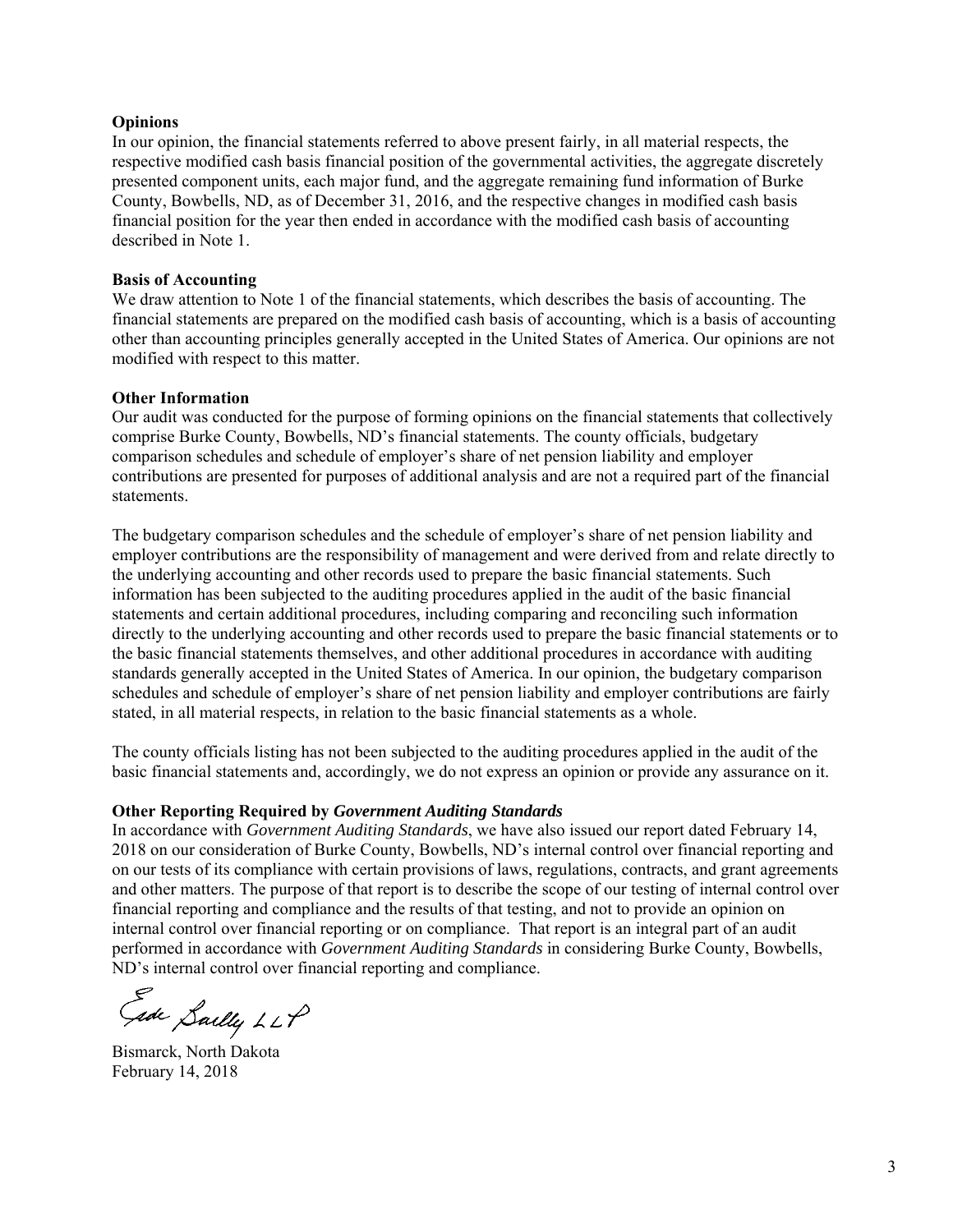# Burke County Statement of Net Position – Modified Cash Basis December 31, 2016

|                                                                  | Primary<br>Government      |      | Component<br>Units            |
|------------------------------------------------------------------|----------------------------|------|-------------------------------|
|                                                                  | Governmental<br>Activities |      | Water<br>Resource<br>District |
| Assets                                                           |                            |      |                               |
| Cash and investments<br>Capital assets, not being<br>depreciated | 11,272,281<br>\$           | $\$$ | 16,169                        |
| Land                                                             | 4,043                      |      |                               |
| Construction in progress                                         | 8,605,264                  |      |                               |
| Capital assets (net of accumulated                               |                            |      |                               |
| depreciation)                                                    |                            |      |                               |
| <b>Buildings</b>                                                 | 335,744                    |      |                               |
| Vehicles and equipment                                           | 1,115,111                  |      |                               |
| Infrastructure                                                   | 13,778,100                 |      |                               |
| Total capital assets                                             | 23,838,262                 |      |                               |
| Total assets                                                     | \$35,110,543               | S    | 16,169                        |
| Net Position                                                     |                            |      |                               |
| Net investment in capital assets<br>Restricted for               | 23,838,262<br>\$           | \$   |                               |
| Health and welfare                                               | 76,758                     |      |                               |
| Unrestricted                                                     | 11,195,523                 |      | 16,169                        |
| Total net position                                               | 35,110,543<br>\$           | \$   | 16,169                        |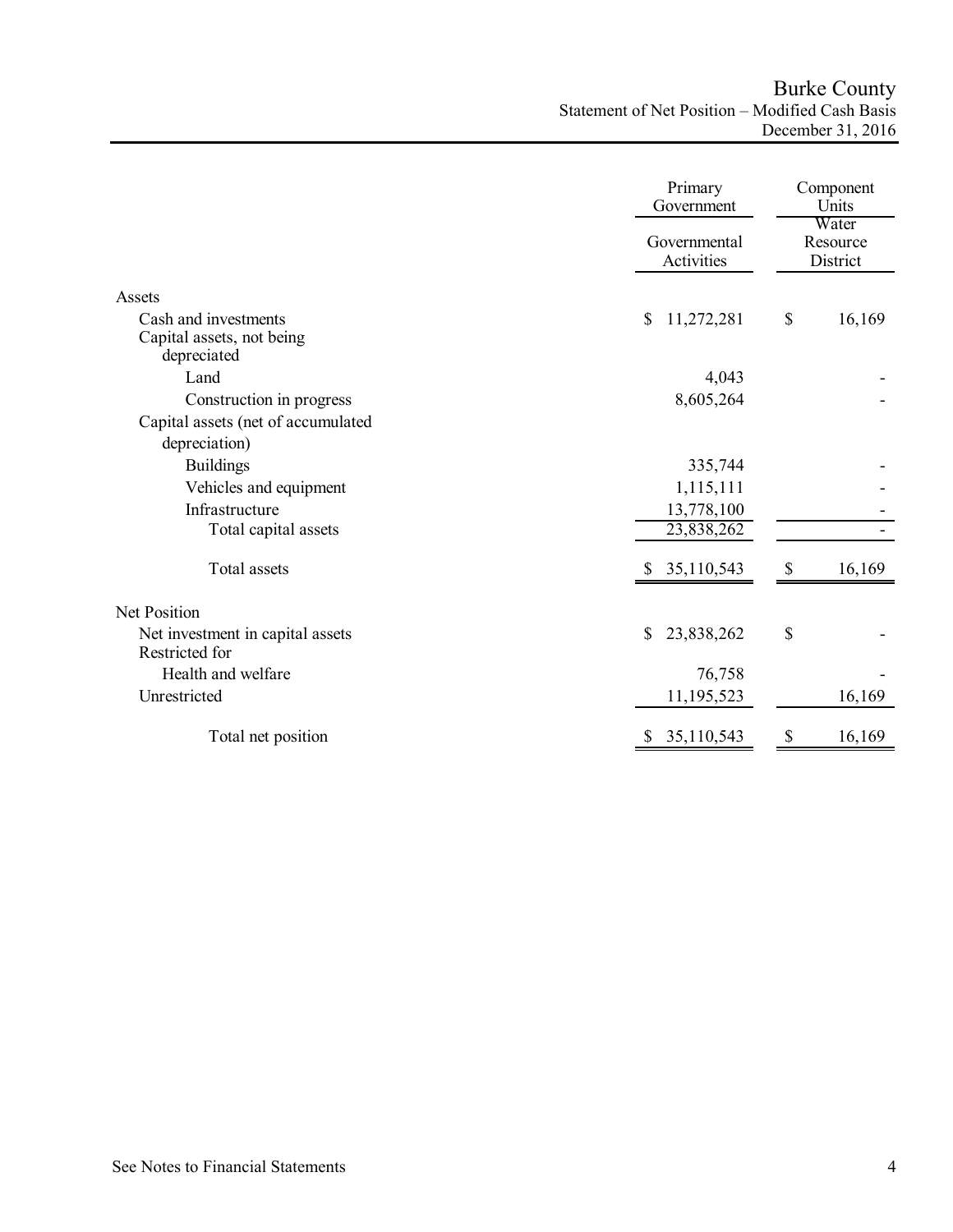# Burke County Statement of Activities – Modified Cash Basis Year Ended December 31, 2016

|                                                                                                                                       |                                                                                                                                                                                                                                                 |                                                         |              |                                    |               | Program Revenues                         |                                        |                                                                                      | Net (Expense) Revenue and<br>Changes in Net Position |                               |
|---------------------------------------------------------------------------------------------------------------------------------------|-------------------------------------------------------------------------------------------------------------------------------------------------------------------------------------------------------------------------------------------------|---------------------------------------------------------|--------------|------------------------------------|---------------|------------------------------------------|----------------------------------------|--------------------------------------------------------------------------------------|------------------------------------------------------|-------------------------------|
|                                                                                                                                       |                                                                                                                                                                                                                                                 |                                                         |              |                                    |               |                                          | Primary                                | <b>Component Units</b>                                                               |                                                      |                               |
| Functions/Programs                                                                                                                    |                                                                                                                                                                                                                                                 | Expenses                                                |              | Charges<br>for<br>Services         |               | Operating<br>Grants and<br>Contributions | Capital<br>Grants and<br>Contributions | Government<br>Governmental<br>Activities                                             | Job<br>Development<br>Authority                      | Water<br>Resource<br>District |
| Primary government                                                                                                                    |                                                                                                                                                                                                                                                 |                                                         |              |                                    |               |                                          |                                        |                                                                                      |                                                      |                               |
| Governmental activities<br>General government<br>Public safety<br>Highways<br>Health and welfare<br>Conservation of natural resources | \$                                                                                                                                                                                                                                              | 1,895,609<br>667,057<br>4,490,786<br>329,028<br>117,614 | \$           | 422,250<br>5,430<br>217,644<br>130 | <sup>\$</sup> | 24,606<br>42,444<br>408,213<br>63,251    | \$<br>19,892                           | (1,448,753)<br><sup>\$</sup><br>(619, 183)<br>(3,845,037)<br>(265, 647)<br>(117,614) | \$                                                   | \$                            |
| Economic development<br>Other                                                                                                         |                                                                                                                                                                                                                                                 | 74,406<br>96,807                                        |              |                                    |               |                                          |                                        | (74, 406)<br>(96, 807)                                                               |                                                      |                               |
| Total primary government                                                                                                              |                                                                                                                                                                                                                                                 | 7,671,307                                               |              | 645,454                            | \$            | 538,514                                  | 19,892                                 | (6,467,447)                                                                          |                                                      |                               |
| Component units                                                                                                                       |                                                                                                                                                                                                                                                 |                                                         |              |                                    |               |                                          |                                        |                                                                                      |                                                      |                               |
| Job Development Authority<br>Water Resource District                                                                                  | \$                                                                                                                                                                                                                                              | 94,730<br>15,648                                        | $\mathbb{S}$ |                                    | \$            |                                          | \$                                     |                                                                                      | (94, 730)                                            | (15,648)                      |
| Total component units                                                                                                                 |                                                                                                                                                                                                                                                 | 110,378                                                 |              |                                    |               |                                          |                                        |                                                                                      | (94, 730)                                            | (15,648)                      |
|                                                                                                                                       | General revenues<br>Taxes<br>Property taxes, levied for general purposes<br>Property taxes, levied for special purposes<br>Nonrestricted grants and contributions<br>Earnings on investments<br>Miscellaneous revenue<br>Total general revenues |                                                         |              |                                    |               |                                          |                                        | 1,077,436<br>711,696<br>6,943,536<br>53,824<br>186,263<br>8,972,755                  | 3,638<br>3,638                                       | 6,740<br>40<br>6,780          |
|                                                                                                                                       |                                                                                                                                                                                                                                                 | Loss on disposal of fixed assets                        |              |                                    |               |                                          |                                        | (30, 555)                                                                            |                                                      |                               |
|                                                                                                                                       |                                                                                                                                                                                                                                                 | Change in net position                                  |              |                                    |               |                                          |                                        | 2,474,753                                                                            | (91,092)                                             | (8, 868)                      |
|                                                                                                                                       |                                                                                                                                                                                                                                                 | Net position - January 1                                |              |                                    |               |                                          |                                        | 32,635,790                                                                           | 91,092                                               | 25,037                        |
|                                                                                                                                       |                                                                                                                                                                                                                                                 | Net position - December 31                              |              |                                    |               |                                          |                                        | 35,110,543<br>-S                                                                     |                                                      | 16,169                        |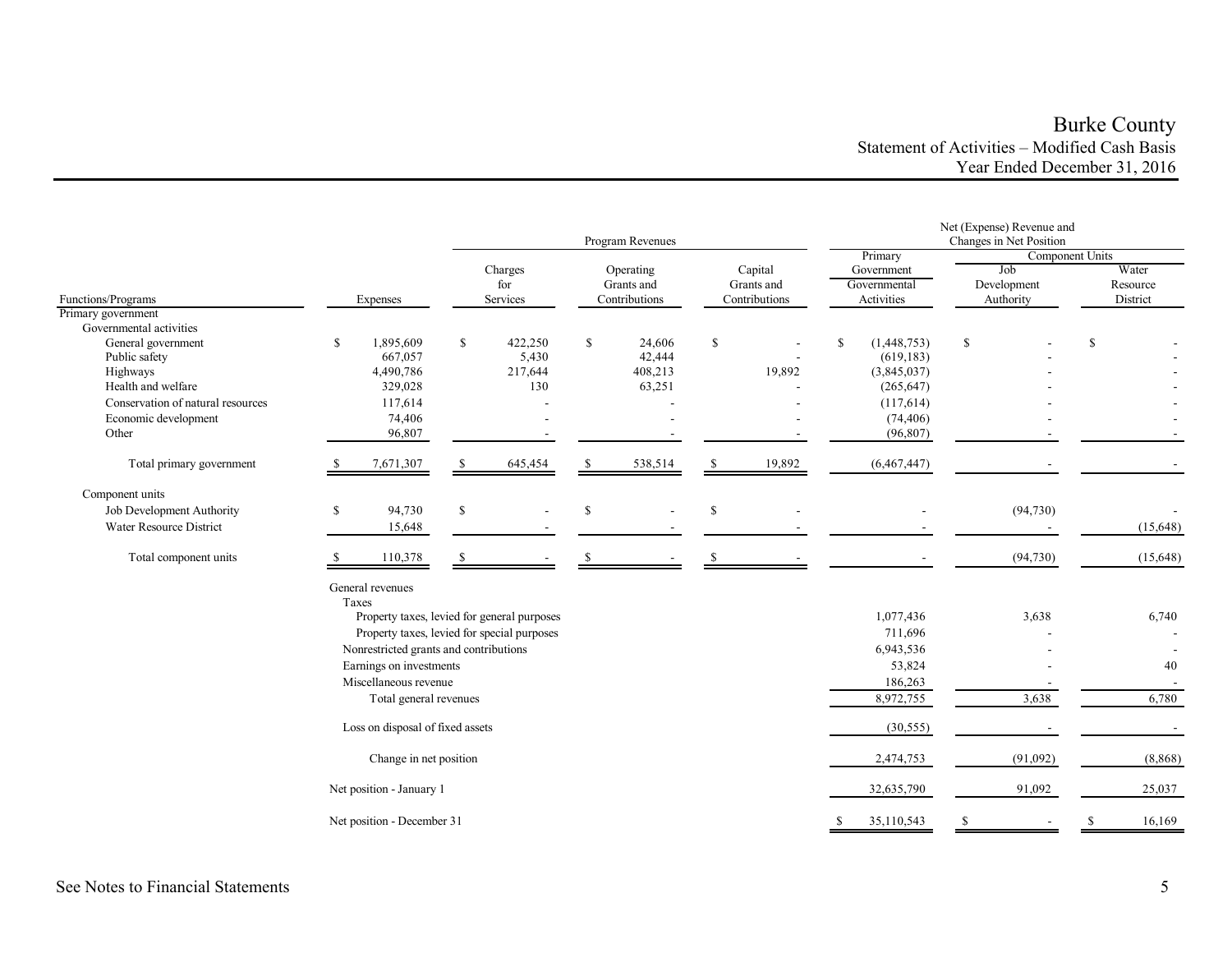Burke County Balance Sheet – Governmental Funds – Modified Cash Basis December 31, 2016

|                                        |          | General   | County<br>Road<br>and Bridge |    | Other<br>Governmental<br>Funds |    | Total<br>Governmental<br>Funds |
|----------------------------------------|----------|-----------|------------------------------|----|--------------------------------|----|--------------------------------|
| Assets                                 |          |           |                              |    |                                |    |                                |
| Cash and Investments                   | <b>S</b> | 8,566,819 | \$<br>1,196,080              | S  | 1,509,382                      | S  | 11,272,281                     |
| <b>Fund Balances</b><br>Restricted for |          |           |                              |    |                                |    |                                |
| Health and welfare<br>Assigned for     | \$       | 76,758    | \$                           | \$ |                                | \$ | 76,758                         |
| General government                     |          |           |                              |    | 363,215                        |    | 363,215                        |
| Public safety                          |          | 72,199    |                              |    |                                |    | 72,199                         |
| Highways                               |          |           | 1,196,080                    |    | 581,976                        |    | 1,778,056                      |
| Health and welfare                     |          |           |                              |    | 269,597                        |    | 269,597                        |
| Conservation of natural                |          |           |                              |    |                                |    |                                |
| resources                              |          | 79,898    |                              |    | 294,214                        |    | 374,112                        |
| Unassigned                             |          | 8,337,964 |                              |    | 380                            |    | 8,338,344                      |
| Total fund balances                    |          | 8,566,819 | 1,196,080                    |    | 1,509,382                      |    | 11,272,281                     |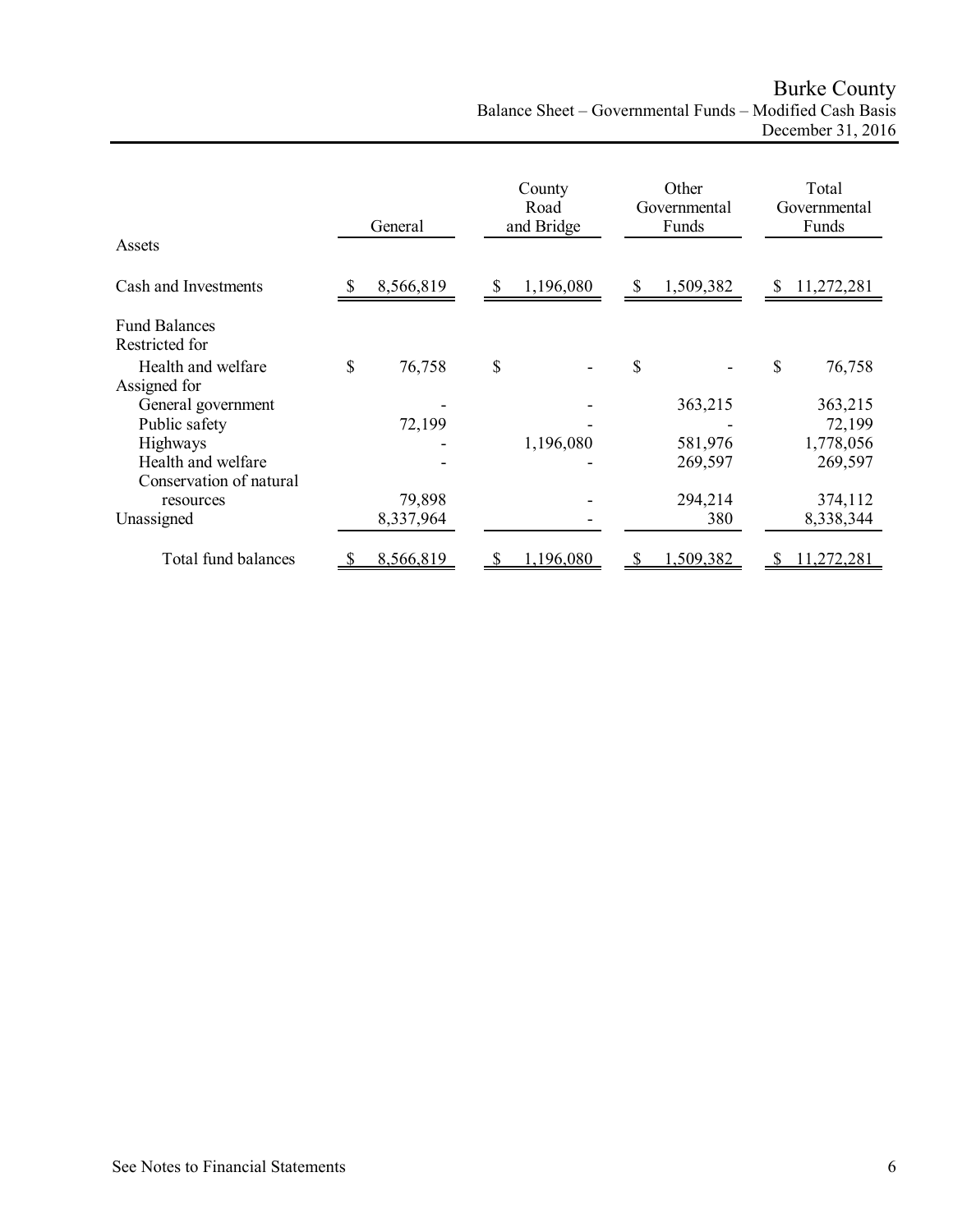Burke County

Reconciliation of Governmental Funds Balance Sheet to the Statement of Net Position – Modified Cash Basis December 31, 2016

| Total fund balances for governmental funds                                                                                                                                                                        |                           | 11,272,281<br>\$ |
|-------------------------------------------------------------------------------------------------------------------------------------------------------------------------------------------------------------------|---------------------------|------------------|
| Total net position reported for government activities in the<br>statement of net position is different because                                                                                                    |                           |                  |
| Capital assets used in governmental activities are not<br>financial resources and are not reported in the<br>governmental funds.<br>Cost of capital assets<br>Less accumulated depreciation<br>Net capital assets | 30,827,886<br>(6,989,624) | 23,838,262       |
| Total net position of governmental activities                                                                                                                                                                     |                           | 35,110,543       |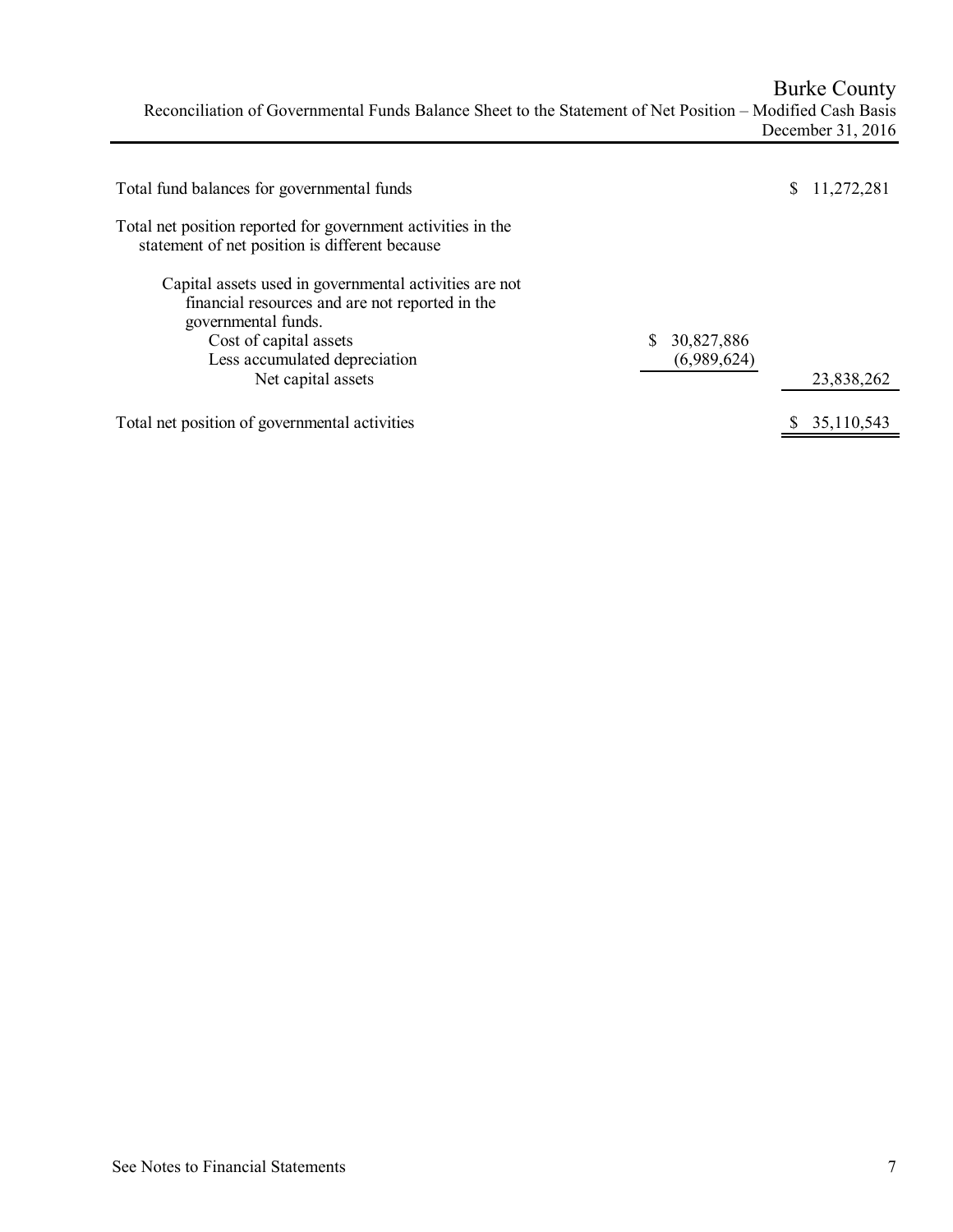Burke County Statement of Revenues, Expenditures and Changes in Fund Balance – Governmental Funds – Modified Cash

Basis

Year Ended December 31, 2016

|                                                                                                                                                              | General                                                                                      | County<br>Road and<br><b>Bridge</b>                         | Other<br>Governmental<br>Funds                    | Total<br>Governmental<br>Funds                                                                 |  |
|--------------------------------------------------------------------------------------------------------------------------------------------------------------|----------------------------------------------------------------------------------------------|-------------------------------------------------------------|---------------------------------------------------|------------------------------------------------------------------------------------------------|--|
| Revenues                                                                                                                                                     |                                                                                              |                                                             |                                                   |                                                                                                |  |
| Taxes<br>Licenses, permits and fees<br>Intergovernmental<br>Charges for services<br>Fines and forfeits<br>Interest income<br>Miscellaneous<br>Total revenues | \$<br>1,180,919<br>339,055<br>3,358,643<br>83,195<br>5,430<br>53,824<br>179,149<br>5,200,215 | \$<br>276,137<br>3,594,858<br>217,644<br>6,978<br>4,095,617 | \$<br>332,076<br>130<br>548,441<br>136<br>880,783 | \$<br>1,789,132<br>339,185<br>7,501,942<br>300,839<br>5,430<br>53,824<br>186,263<br>10,176,615 |  |
| Expenditures                                                                                                                                                 |                                                                                              |                                                             |                                                   |                                                                                                |  |
| Current<br>General government<br>Public safety<br>Highways<br>Health and welfare<br>Conservation of natural<br>resources<br>Economic development<br>Other    | 1,468,147<br>590,529<br>74,972<br>74,406<br>22,508                                           | 2,407,355                                                   | 407,247<br>486,037<br>329,028<br>42,642<br>74,299 | 1,875,394<br>590,529<br>2,893,392<br>329,028<br>117,614<br>74,406<br>96,807                    |  |
| Capital outlay                                                                                                                                               | 60,352                                                                                       | 3,104,247                                                   | 5,995                                             | 3,170,594                                                                                      |  |
| Total expenditures<br>Excess (Deficiency) of Revenues<br>over Expenditures                                                                                   | 2,290,914<br>2,909,301                                                                       | 5,511,602<br>(1,415,985)                                    | 1,345,248<br>(464, 465)                           | 9,147,764<br>1,028,851                                                                         |  |
| Other Financing Sources (Uses)<br>Transfers in<br>Transfers out<br>Total other financing<br>sources and uses                                                 | (2,091,360)<br>(2,091,360)                                                                   | 1,634,407<br>(44, 556)<br>1,589,851                         | 1,202,760<br>(701, 251)<br>501,509                | 2,837,167<br>(2,837,167)                                                                       |  |
| Net Change in Fund Balances                                                                                                                                  | 817,941                                                                                      | 173,866                                                     | 37,044                                            | 1,028,851                                                                                      |  |
| Fund Balance - January 1                                                                                                                                     | 7,748,878                                                                                    | 1,022,214                                                   | 1,472,338                                         | 10,243,430                                                                                     |  |
| Fund Balance - December 31                                                                                                                                   | \$<br>8,566,819                                                                              | 1,196,080<br>\$                                             | 1,509,382<br>S                                    | S<br>11,272,281                                                                                |  |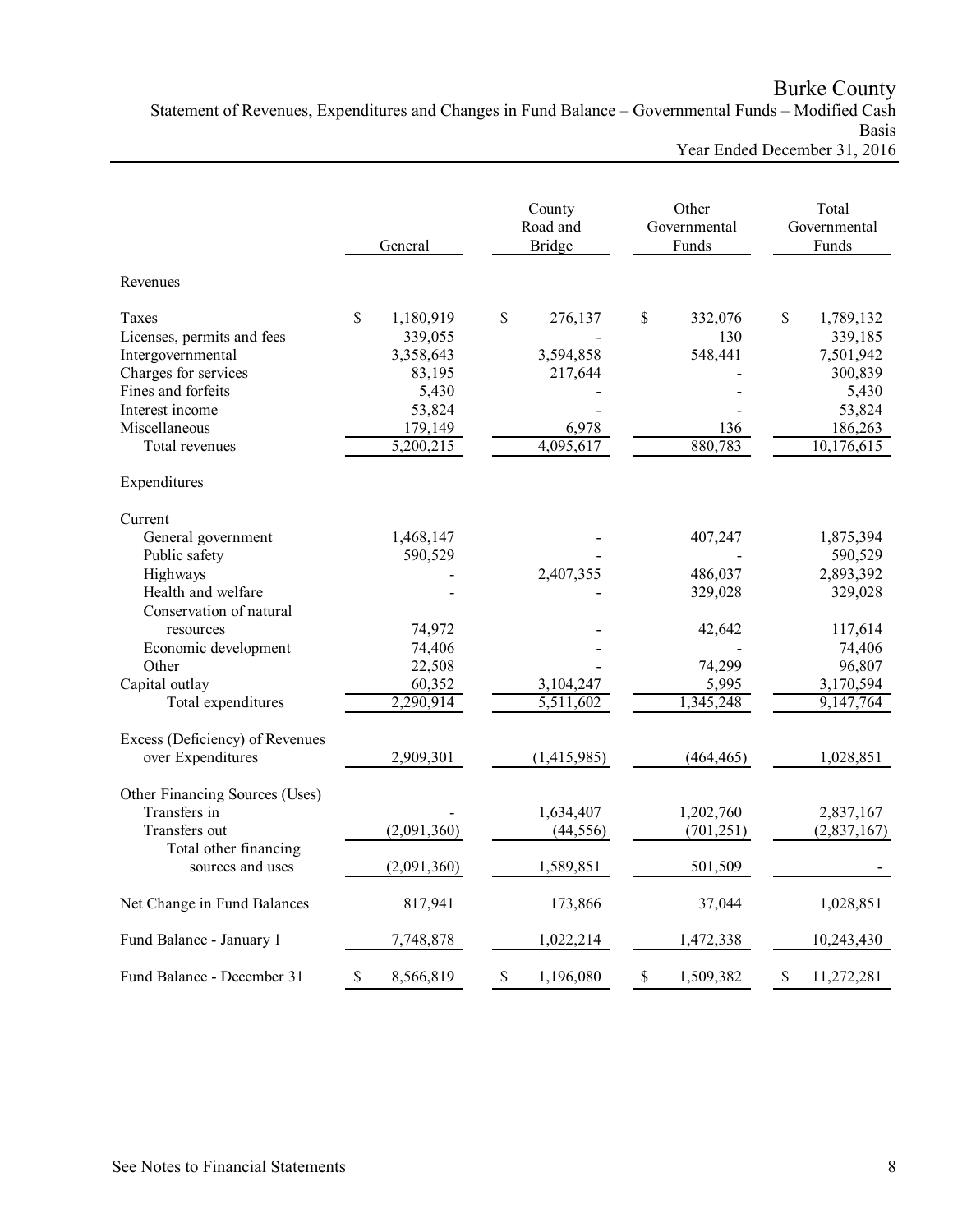Burke County Reconciliation of Governmental Funds Statement of Revenues, Expenditures and Changes in Fund Balances to the Statement of Activities – Modified Cash Basis Year Ended December 31, 2016

| Net change in fund balance - total governmental funds                                                                                                                                                                                                                                                                                                                                                                                                             |               |                                       | \$<br>1,028,851 |
|-------------------------------------------------------------------------------------------------------------------------------------------------------------------------------------------------------------------------------------------------------------------------------------------------------------------------------------------------------------------------------------------------------------------------------------------------------------------|---------------|---------------------------------------|-----------------|
| The change in net position reported for governmental activities in the<br>statement of activities is different because                                                                                                                                                                                                                                                                                                                                            |               |                                       |                 |
| Governmental funds report capital outlays as expenditures.<br>However, in the statement of activities, the cost of those<br>assets is allocated over their estimated useful lives and<br>reported as depreciation expense. This is the effect of capital<br>outlay, depreciation expense and other capital asset<br>transactions in the current period:<br>Current year capital outlay<br>Current year depreciation expense<br>Loss on disposal of capital assets | <sup>\$</sup> | 3,170,594<br>(1,694,137)<br>(30, 555) | 1,445,902       |
| Change in net position of governmental activities                                                                                                                                                                                                                                                                                                                                                                                                                 |               |                                       | 2,474,753       |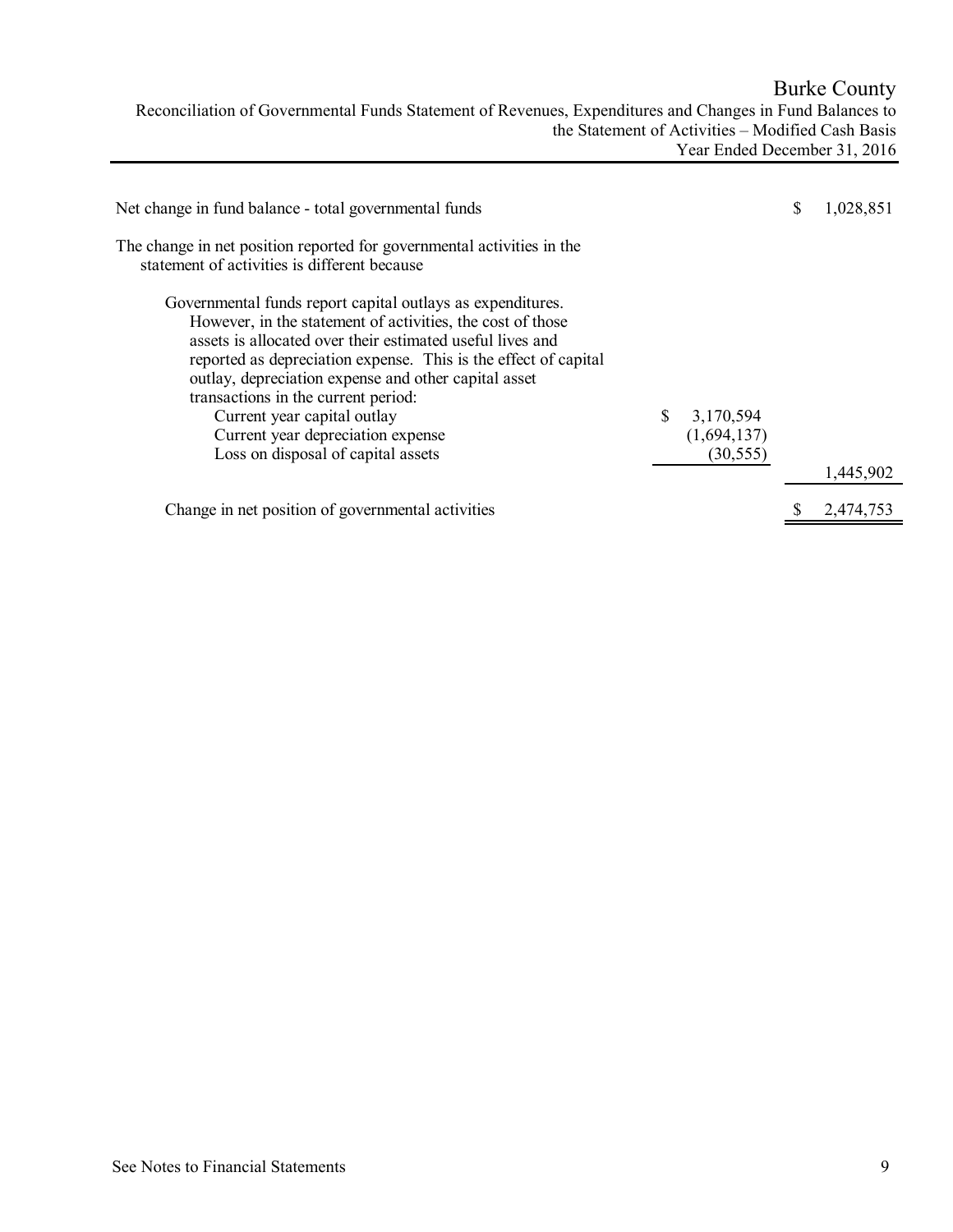| Assets                   |               |
|--------------------------|---------------|
| Cash and investments     | \$<br>938,147 |
| Liabilities              |               |
| Due to other governments | \$<br>938,147 |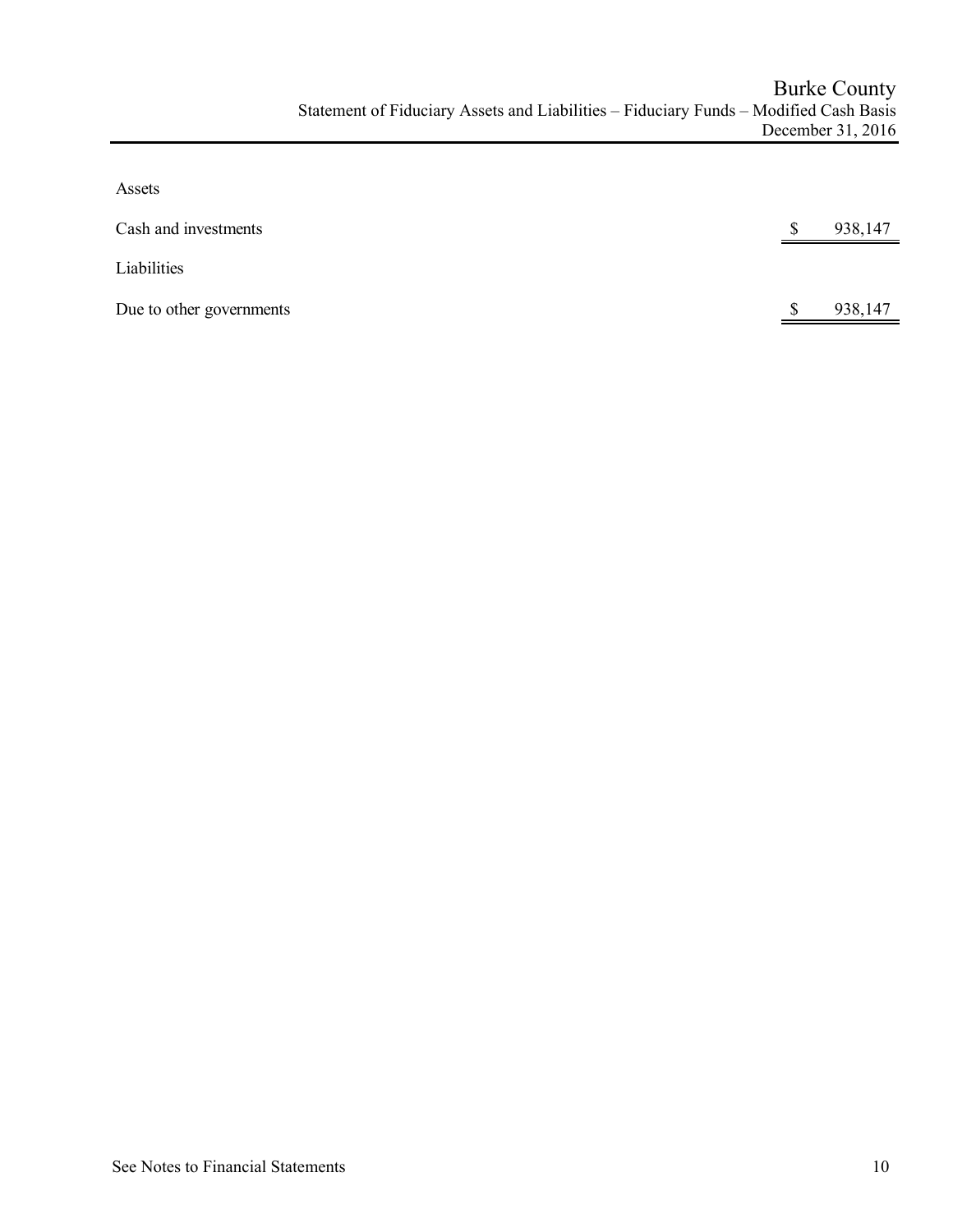# **Note 1 - Summary of Significant Accounting Policies**

# **Reporting Entity**

The accompanying financial statements present the activities of Burke County. The County has considered all potential component units for which the County is financially accountable and other organizations for which the nature and significance of their relationships with the County are such that exclusion would cause the County's financial statements to be misleading or incomplete. The Governmental Accounting Standards Board has set forth criteria to be considered in determining financial accountability. This criteria includes appointing a voting majority of an organization's governing body and (1) the ability of Burke County to impose its will on that organization or (2) the potential for the organization to provide specific financial benefits to, or impose specific financial burdens on Burke County.

Based on these criteria, the component units discussed below are included within the County's reporting entity because of the significance of its operational or financial relationship with the County.

# **Component Units**

In conformity with a modified cash basis, the financial statements of the component units have been included in the financial reporting entity as discretely presented component units.

Discretely Presented Component Units – The component unit columns in the combined financial statements includes the financial data of the County's two component units. These component units are reported in separate columns to emphasize that they are legally separate from the County.

Burke County Water Resource District – The members of the governing board are appointed by the Board of County Commissioners and can be removed from office for just cause. The County Commission can approve, disapprove or amend the District's annual budget. The District has the authority to issue debt.

Burke County Job Development Authority – The County Commissioners appoint a voting majority of the members of the Job Development Authority. The County has the authority to approve or modify the Job Development Authority's operational budget. The County Commissioners must approve the tax levy requested by the Job Development Authority.

Component Unit Financial Statements- The financial statements of the discretely presented component units are presented in the County's basic financial statements. Complete financial statements of the individual component units can be obtained from the Burke County Auditor at P.O. Box 310, Bowbells, ND 58721.

# **Government-wide and Fund Financial Statements**

Government-wide Statements – The government-wide financial statements (i.e., the statement of net position and the statement of activities) report information on all of the nonfiduciary activities of the primary government and its component units. Governmental activities generally are financed through taxes, intergovernmental revenues, and non-exchange transactions. The primary government is reported separately from certain legally separate component units for which the primary government is financially accountable.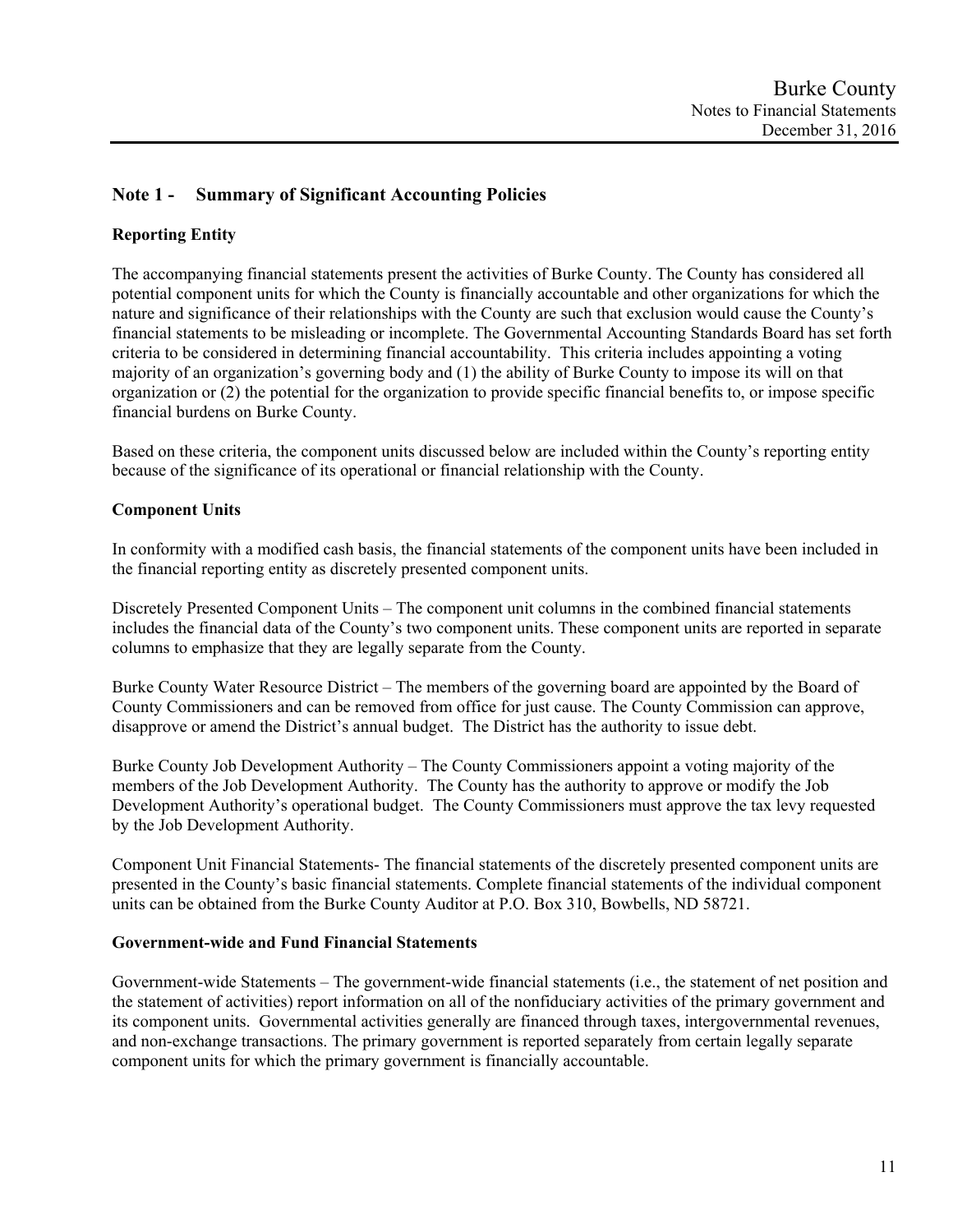The statement of activities demonstrates the degree to which the direct expenses of a given function or segment is offset by program revenues. Direct expenses are those that are clearly identifiable with a specific function or segment. Program revenues include 1) charges to customers or applicants who purchase, use, or directly benefit from goods, services, or privileges provided by a given function or segment and 2) grants and contributions that are restricted to meeting the operational or capital requirements of a particular function or segment. Taxes and other items not properly included among program revenues are reported instead as general revenues.

Separate financial statements are provided for governmental funds and fiduciary funds, even though the latter are excluded from the government-wide financial statements. Major individual governmental funds are reported as separate columns in the fund financial statements.

Fund Financial Statements – The fund financial statements provide information about the County's funds including its fiduciary funds. Separate statements for each fund category-governmental and fiduciary-are presented. The emphasis of fund financial statements is on major governmental funds, each displayed in a separate column. All remaining governmental funds are aggregated and reported as nonmajor funds.

# **Measurement Focus, Basis of Accounting, and Financial Statement Presentation**

The government-wide and fiduciary fund financial statements are reported using the economic resources measurement focus and the modified cash basis of accounting. Under this method, revenue is recognized when collected rather than when earned, and expenditures are generally recognized when paid rather than when incurred. This basis differs from accounting principles generally accepted in the United States of America because accounts receivable, accounts payable, and accrued expenses are not included in the financial statements.

Governmental funds are reported using the current financial resources measurement focus and the cash basis of accounting. Under this method, revenue is recognized when collected rather than when earned, and expenditures are generally recognized when paid rather than when incurred.

This basis differs from accounting principles generally accepted in the United States of America because accounts receivable, accounts payable, and accrued expenses are not included in the financial statements. Only capital assets and long-term debt are recorded under the basis of accounting described above and are included on the statement of net position. Operating statements of these funds present increases (i.e., revenues and other financing sources) and decreases (i.e., expenditures and other financing uses) in net current assets.

The County reports the following major governmental funds:

General Fund – This is the County's primary operating fund. It accounts for all financial resources of the general government, except those required to be accounted for in another fund.

County Road and Bridge Fund – This fund accounts for the maintenance and repair of roads within the County.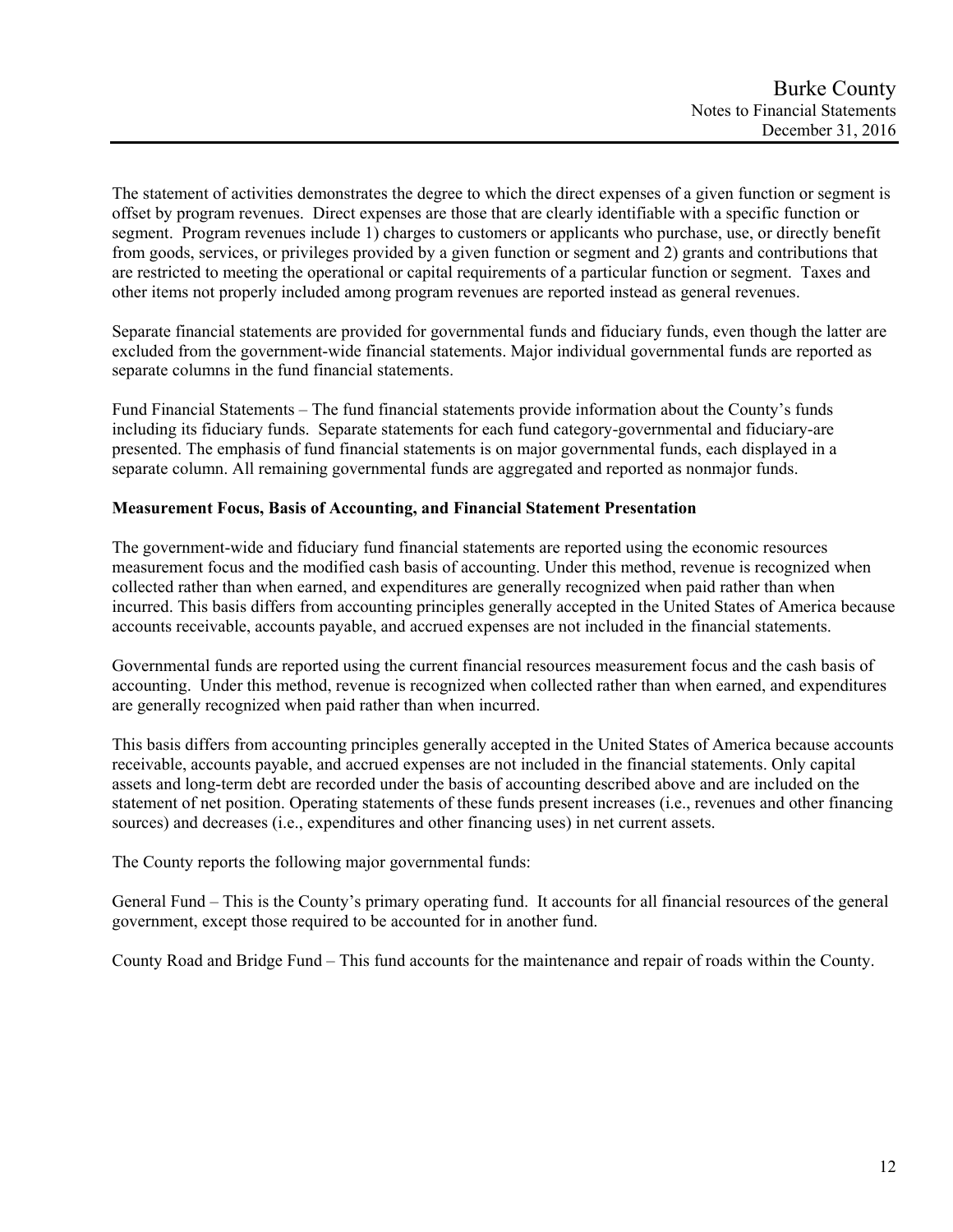Additionally, the County reports the following fund type:

Agency Funds – These funds account for assets by the County in a custodial capacity as an agent on behalf of others. The County's agency funds are used to account for property taxes collected on behalf of other governments.

The County follows the pronouncements of the Governmental Accounting Standards Board (GASB), which is the nationally accepted standard setting body for establishing accounting principles generally accepted in the United States of America for all governmental entities. For the government-wide financial statements, the District follows all applicable GASB pronouncements to the extent they are applicable to the modified cash basis of accounting.

As a general rule the effect of interfund activity has been eliminated from the government-wide financial statements. Exceptions to this general rule are payments-in-lieu of taxes where the amounts are reasonably equivalent in value to the interfund services provided. Elimination of these charges would distort the direct costs and program revenues reported for the various functions concerned.

Amounts reported as program revenue include 1) charges to customers or applicants for goods, services, or privileges provided, 2) operating grants and contributions, and 3) capital grants and contributions, including special assessments. Internally dedicated resources are reported as general revenues rather than as program revenues. Likewise, general revenues include all taxes.

# **Equity Classifications**

# **Government-wide Statements**

Equity is classified as net position and is displayed in three components:

Net investment in capital assets – Consists of capital assets, including restricted capital assets, net of accumulated depreciation (if applicable) and reduced by the outstanding balances of any bonds, mortgages, notes, or other borrowings that are attributable to the acquisition, construction, or improvement of those assets.

Restricted net position – Consists of net position with constraints placed on their use either by (a) external groups such as creditors, grantors, contributors, or laws and regulations of other governments; or (b) law through constitutional provisions or enabling legislation.

Unrestricted net position – All other net position that do not meet the definition of "restricted" or "net investment in capital assets."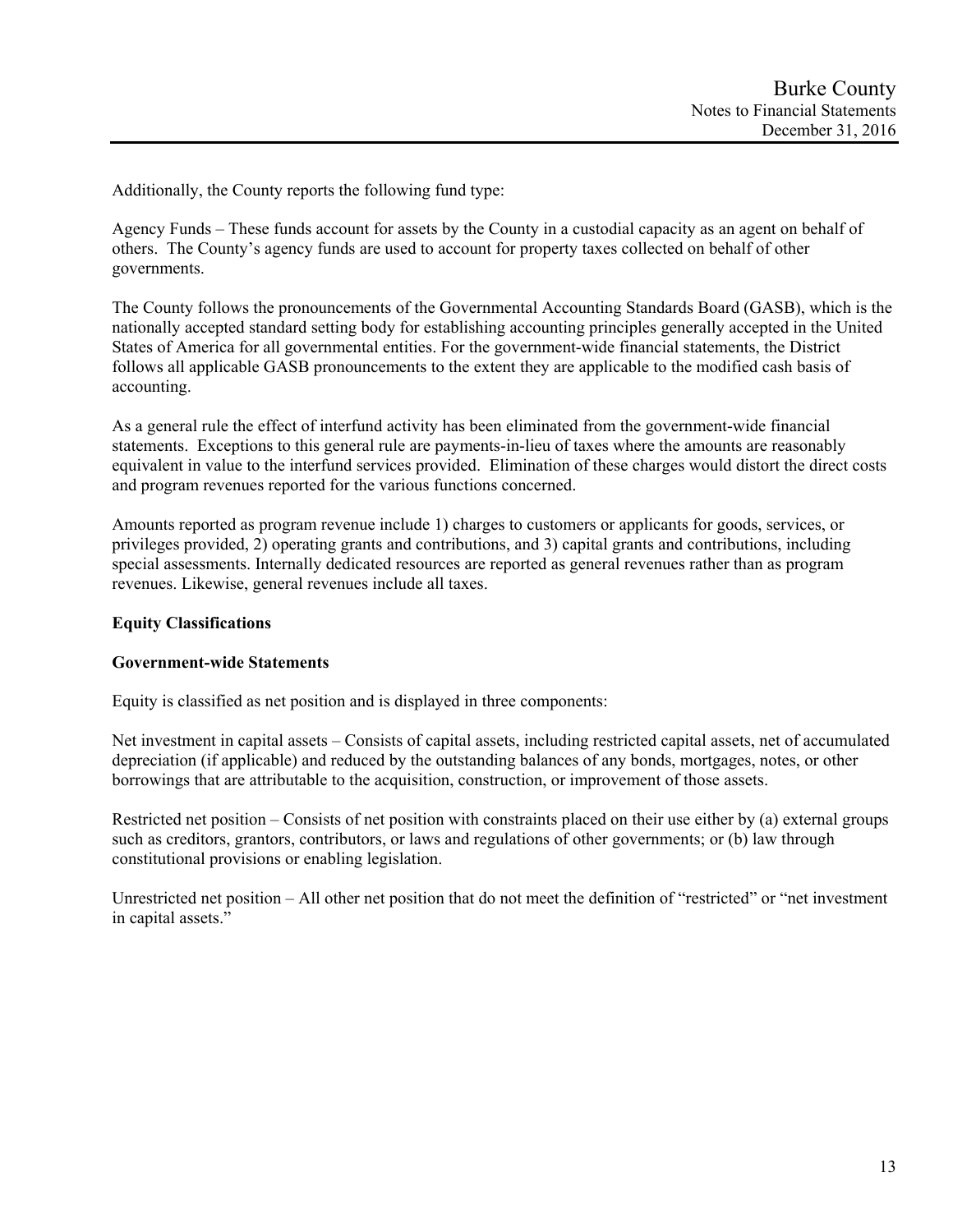# **Fund Balance Classification Policies and Procedures**

The County classifies governmental fund balances as follows:

- Nonspendable includes fund balance amounts that cannot be spent either because it is not in spendable form or because of legal or contractual constraints.
- Restricted includes fund balance amounts that are constrained for specific purposes which are externally imposed by providers, such as creditors or amounts constrained due to constitutional provisions or enabling legislation.
- Committed includes fund balance amounts that are constrained for specific purposes that are internally imposed by the government through formal action of the highest level of decision making authority and does not lapse at year-end.
- Assigned includes fund balance amounts that are intended to be used for specific purposes that are neither considered restricted or committed. Fund Balance may be assigned by management.
- Unassigned includes positive fund balance within the General Fund which has not been classified within the above mentioned categories and negative fund balances in other governmental funds.

The County uses restricted amounts first when both restricted and unrestricted fund balance is available unless there are legal documents/contracts that prohibit doing this, such as a grant agreement requiring dollar for dollar spending. Additionally, the Government would first use committed, then assigned, and lastly unassigned amounts of unrestricted fund balance when expenditures are made.

When both restricted and unrestricted resources are available for use, it is the County's policy is to use restricted resources first, then unrestricted resources as they are needed.

# **Cash and Investments**

Cash includes amounts in demand deposits and money market accounts. Deposits must either be deposited with the Bank of North Dakota or in other financial institutions situated and doing business within the state. Deposits, other than with the Bank of North Dakota, must be fully insured or secured with pledges of securities equal to 110% of the uninsured balance.

The investments consist of certificates of deposit, with a maturity date in excess of 90 days, stated at fair value.

# **Interfund Transactions**

In the governmental fund statements, transactions that constitute reimbursements to a fund for expenditures initially made from it that are properly applicable to another fund, are recorded as expenditures in the reimbursing fund and as reductions of expenditures in the fund that is reimbursed.

All other interfund transactions, except reimbursements, are reported as transfers.

In the government-wide financial statements, interfund transactions have been eliminated.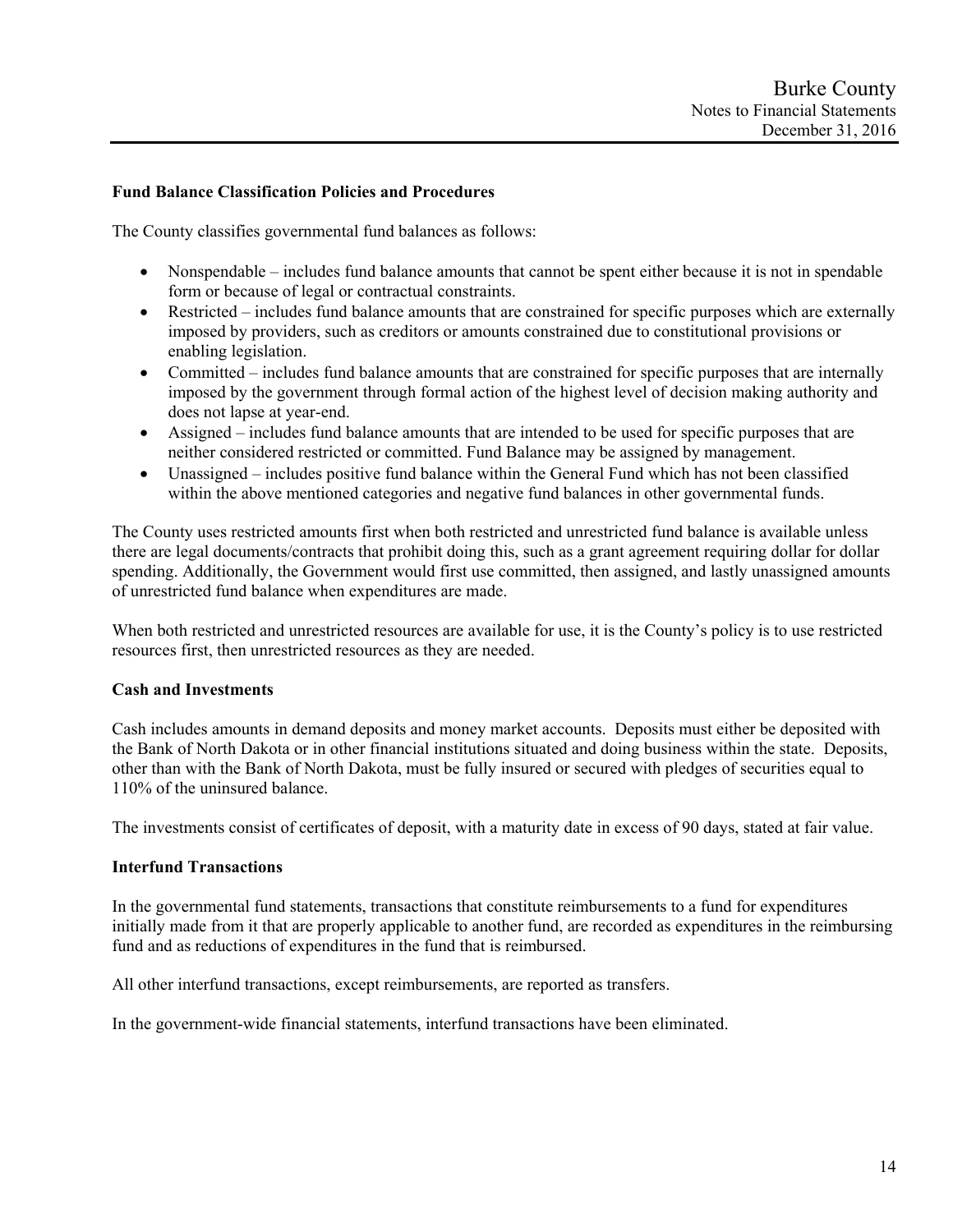# **Capital Assets**

Capital assets, which include property, plant, and equipment, are reported in the government-wide financial statements. Capital assets are defined by the government as assets with an initial, individual cost of more than \$5,000. Such assets are recorded at historical cost or estimated historical cost if purchased or constructed. Donated capital assets are recorded at estimated fair market value at the date of donation.

General infrastructure assets consist of the road and bridge projects constructed since January 1, 2004 and are reported at historical cost. The costs of normal maintenance and repairs that do not add to the value of the asset or materially extend assets lives are not capitalized.

Major outlays for capital assets and improvements are capitalized as projects are constructed. Interest incurred during the construction phase of capital assets is not capitalized.

Capital assets are depreciated using the straight-line method over the following estimated useful lives:

| <b>Assets</b>           | Years    |
|-------------------------|----------|
| <b>Buildings</b>        | 50       |
| Furniture and equipment |          |
| Vehicles and equipment  | $6 - 20$ |
| Infrastructure          | 50       |

# **Pension**

For purposes of measuring the net pension liability and pension expense, information about the fiduciary net position of the North Dakota Public Employees Retirement System (NDPERS) and additions to/deductions from NDPERS's fiduciary net position have been determined on the same basis as they are reported by NDPERS. For this purpose, benefit payments (including refunds of employee contributions) are recognized when due and payable in accordance with the benefit terms. Investments are reported at fair value. The net pension liability is not reported under the modified cash basis of accounting, but the information disclosed in the pension footnote, Note 9, is shown as additional information to the users of the financial statements.

# **Note 2 - Legal Compliance - Budgets**

The County commission adopts an "appropriated budget" on the modified cash basis of accounting. The County auditor prepares an annual budget for the general fund and each special revenue fund of the County. NDCC 11- 23-02. The budget includes proposed expenditures and means of financing them. The current budget, except for property taxes, may be amended throughout the year for revenues or appropriations anticipated when the budget was prepared. NDCC 57-15-31.1. Each budget is controlled by the County auditor at the revenue and expenditure function/object level. All appropriations lapse at year-end. When expenditures are in excess of appropriations the County will fund these items through revenues in excess of budget, cash reserves of the fund, or from a cash transfer from other funds.

The County holds public hearings regarding disbursements. All tax levies and all taxes shall be levied in specific amounts and shall not exceed the amount specified in the published estimates. NDCC 11-23-04. The County commissioners meet on or before October to determine the amount of taxes that shall be levied for County purposes and shall levy all such taxes in specific amounts. NDCC 11-23-05.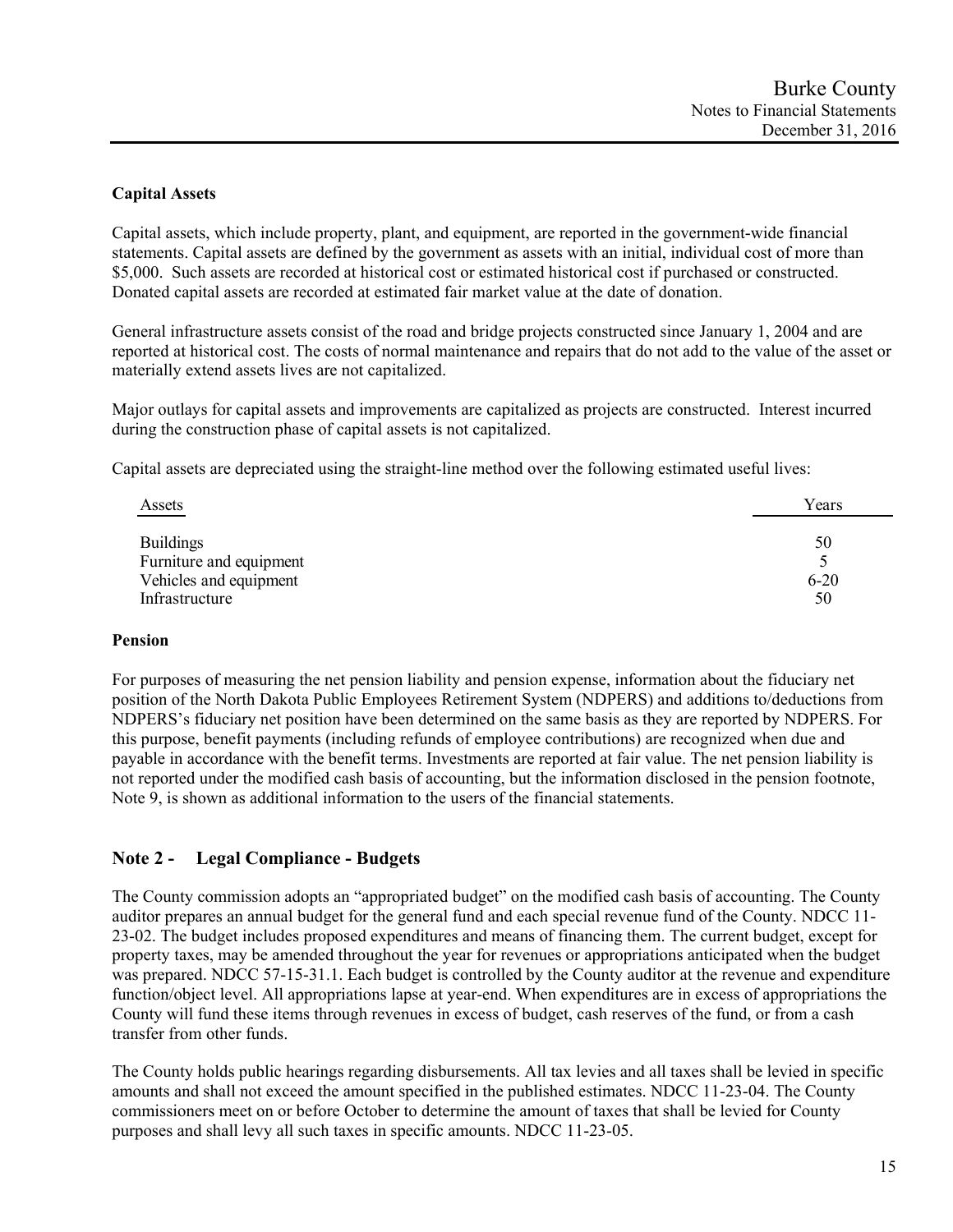# **Note 3 - Deposits**

In accordance with North Dakota Statutes, the County maintains deposits at the depository banks designated by the governing board. All depositories are members of the Federal Reserve System.

Deposits must either be deposited with the Bank of North Dakota or in other financial institutions situated and doing business within the state. Deposits, other than with the Bank of North Dakota, must be fully insured or bonded. In lieu of a bond, a financial institution may provide a pledge of securities equal to 110% of the deposits not covered by insurance or bonds.

Authorized collateral includes bills, notes, or bonds issued by the United States government, its agencies or instrumentalities, all bonds and notes guaranteed by the United States government, Federal land bank bonds, bonds, notes, warrants, certificates of indebtedness, insured certificates of deposit, shares of investment companies registered under the Investment Companies Act of 1940, and all other forms of securities issued by the State of North Dakota, its boards, agencies or instrumentalities or by any county, city, township, school district, park district, or other political subdivision of the State of North Dakota whether payable from special revenues or supported by the full faith and credit of the issuing body and bonds issued by another state of the United States or such other securities approved by the banking board.

The bank balances, were covered by FDIC or collateralized with securities held by the pledging financial institution's agent in the government's name.

At December 31, 2016, Burke County Water Resource District, a discretely presented component unit of Burke County, had deposits with a bank balance and carrying balance of \$16,169. The bank balances were covered by Federal Depository Insurance.

Interest Rate Risk – The County does not have a formal investment policy that limits investments as a means of managing its exposure to fair value losses arising from changing interest rates. The following shows the investments by type, amount and duration at December 31, 2016:

|                            | Less Than<br>1 Year |    | 1-5 Years |  | 5-10 Years |                          | More Than<br>10 Years |                          | Total     |
|----------------------------|---------------------|----|-----------|--|------------|--------------------------|-----------------------|--------------------------|-----------|
| Certificates of<br>Deposit | 1,529,155           | S. | 4,659,155 |  |            | $\overline{\phantom{0}}$ |                       | $\overline{\phantom{a}}$ | 6,188,310 |

Investments of the Burke County Water Resource Board, a discretely presented component unit of Burke County, consisted of certificates of deposit totaling \$10,000 that mature in less than one year.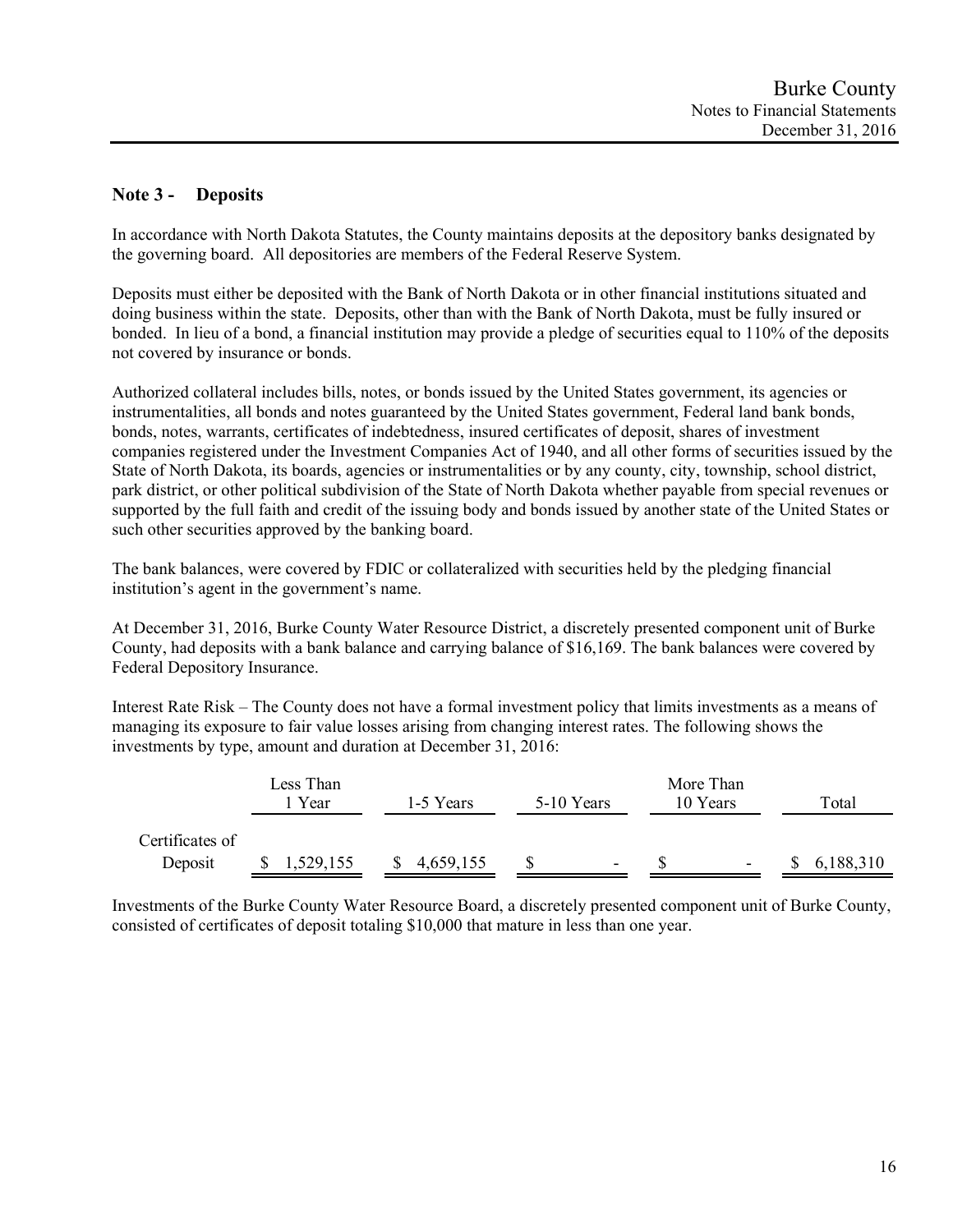# **Credit Risk**

The County may invest idle funds as authorized in North Dakota Statutes, as follows:

- a) Bonds, treasury bills and notes, or other securities that are a direct obligation insured or guaranteed by, the treasury of the United States, or its agencies, instrumentalities, or organizations created by an Act of Congress.
- b) Securities sold under agreements to repurchase written by a financial institution in which the underlying securities for the agreement to repurchase are the type listed above.
- c) Certificates of Deposit fully insured by the federal deposit insurance corporation.
- d) Obligations of the state.

#### **Concentration of Credit Risk**

The County does not have a limit on the amount the district may invest in any one issuer.

# **Note 4 - Taxes Revenue**

The County treasurer acts as an agent to collect property taxes levied in the County for all taxing authorities. Any material collections are distributed after the end of the month.

Property taxes are levied as of January 1. The property taxes attach as an enforceable lien on property on January 1. The tax levy may be paid in two installments: the first installment includes one-half of the real estate taxes and all the special assessments; the second installment is the balance of the real estate taxes. The first installment is due by March 1 and the second installment is due by October 15. A 5% discount is allowed if all taxes and special assessments are paid by February 15. After the due dates, the bill becomes delinquent and penalties are assessed.

Most property owners choose to pay property taxes and special assessments in a single payment on or before February 15 and receive the 5% discount on the property taxes.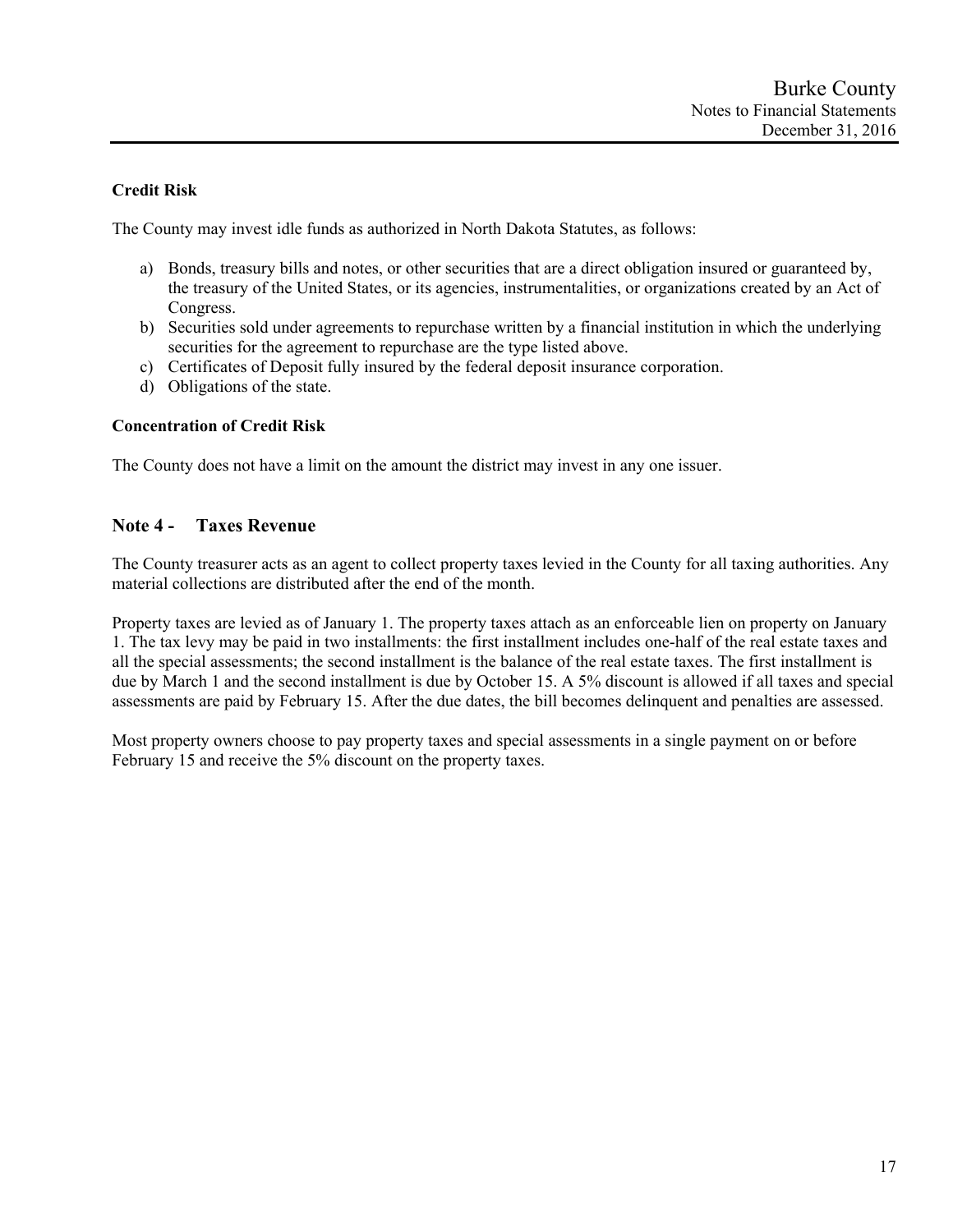# **Note 5 - Capital Assets**

The following is a summary of changes in capital assets for the years ended December 31, 2016:

| Governmental Activities                       | Balance<br>January 1 | Increases       | Decreases | Balance<br>December 31 |  |
|-----------------------------------------------|----------------------|-----------------|-----------|------------------------|--|
| Capital assets not being depreciated          |                      |                 |           |                        |  |
| Land                                          | \$<br>4,043          | \$              | \$        | \$<br>4,043            |  |
| Construction in progress                      | 8,558,067            | 3,043,931       | 2,996,734 | 8,605,264              |  |
| Total capital assets not being<br>depreciated | 8,562,110            | 3,043,931       | 2,996,734 | 8,609,307              |  |
| Capital assets being depreciated              |                      |                 |           |                        |  |
| <b>Buildings</b>                              | 793,045              |                 |           | 793,045                |  |
| Furniture and equipment                       | 44,042               |                 |           | 44,042                 |  |
| Vehicles and equipment                        | 2,321,973            | 233,752         | 279,951   | 2,275,774              |  |
| Infrastructure                                | 16,216,073           | 2,889,645       |           | 19,105,718             |  |
| Total capital assets, being                   |                      |                 |           |                        |  |
| depreciated                                   | 19,375,132           | 3,123,397       | 279,951   | 22,218,579             |  |
| Less accumulated depreciation for             |                      |                 |           |                        |  |
| <b>Buildings</b>                              | 443,861              | 13,440          |           | 457,301                |  |
| Furniture and equipment                       | 44,042               |                 |           | 44,042                 |  |
| Vehicles and equipment                        | 1,061,626            | 348,432         | 249,395   | 1,160,663              |  |
| Infrastructure                                | 3,995,353            | 1,332,265       |           | 5,327,618              |  |
| Total accumulated                             |                      |                 |           |                        |  |
| depreciation                                  | 5,544,882            | 1,694,137       | 249,395   | 6,989,624              |  |
| Total capital assets being                    |                      |                 |           |                        |  |
| depreciated, net                              | 13,830,250           | 1,429,260       | 30,556    | 15,228,955             |  |
| Governmental activities -                     |                      |                 |           |                        |  |
| capital assets, net                           | 22,392,360<br>S      | 4,473,191<br>\$ | 3,027,290 | 23,838,262<br>S        |  |

Depreciation expense was charged to functions/programs of the County as follows:

| Governmental Activities                                 |                                     |
|---------------------------------------------------------|-------------------------------------|
| General government<br>Public safety<br>Highways         | \$<br>20,215<br>76,528<br>1,597,394 |
| Total depreciation expense -<br>governmental activities | 1,694,137                           |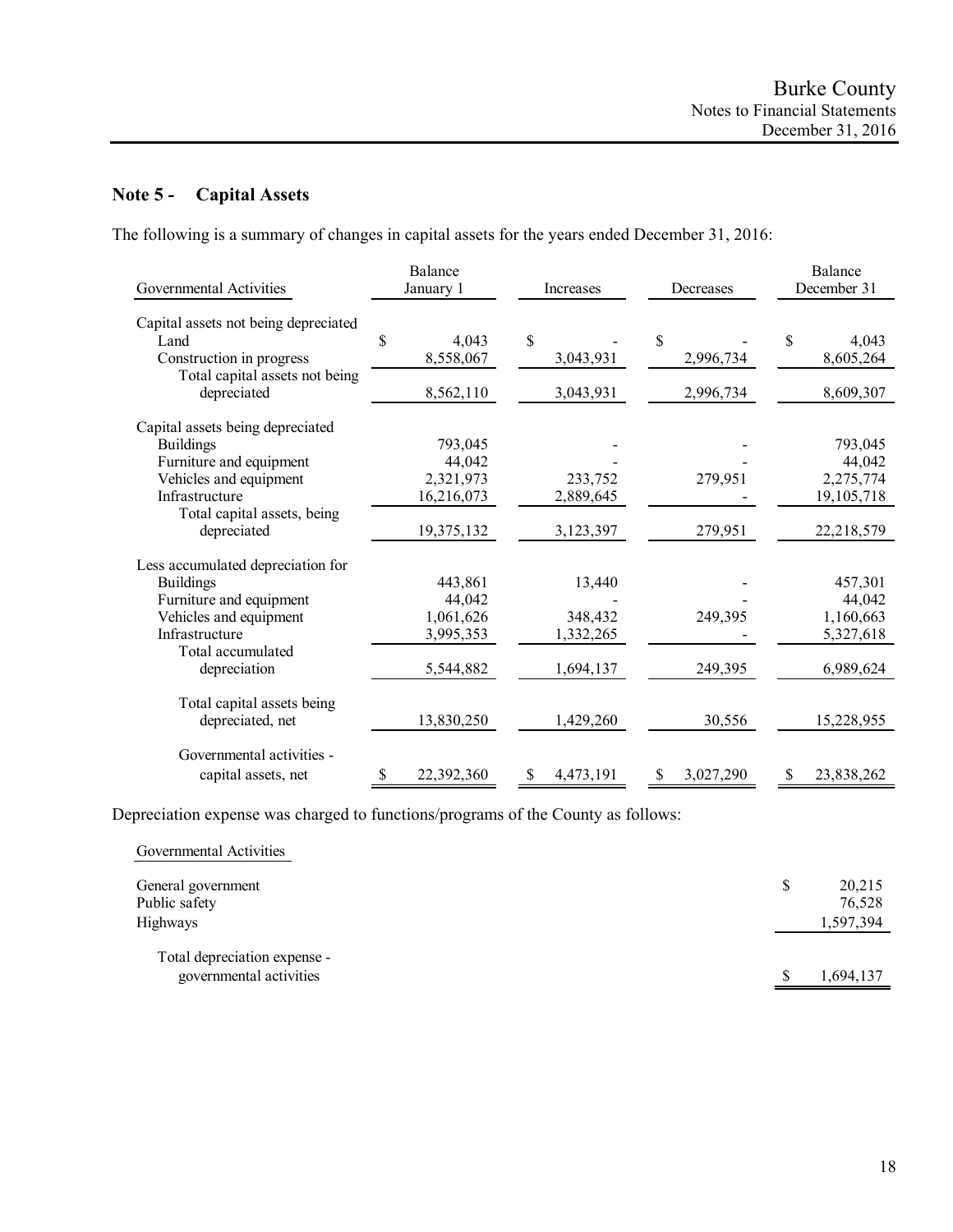# **Note 6 - Transfers**

The following is a reconciliation between transfers in and transfers out as reported in the basic financial statements for the years ended December 31, 2016:

| Funds                                                              | Transfers<br>In              | Transfers<br>Out                     |
|--------------------------------------------------------------------|------------------------------|--------------------------------------|
| General Fund<br>County Road and Bridge<br>Other Governmental Funds | \$<br>1,634,407<br>1,202,760 | 2,091,360<br>У.<br>44,556<br>701,251 |
| Total transfers                                                    | 2,837,167                    | 2,837,167                            |

The inter-fund transfers consist of budgeted transfers and transfers of interest income allocated to the funds.

# **Note 7 - Related Organization**

Burke County is also responsible for levying a property tax for the senior citizens and the Historical Society but the County's accountability for these entities does not extend beyond levying the tax. In 2016, the County remitted the following amounts to these entities:

| Organization                          | Balance         |
|---------------------------------------|-----------------|
| Senior citizens<br>Historical society | 75,323<br>4,978 |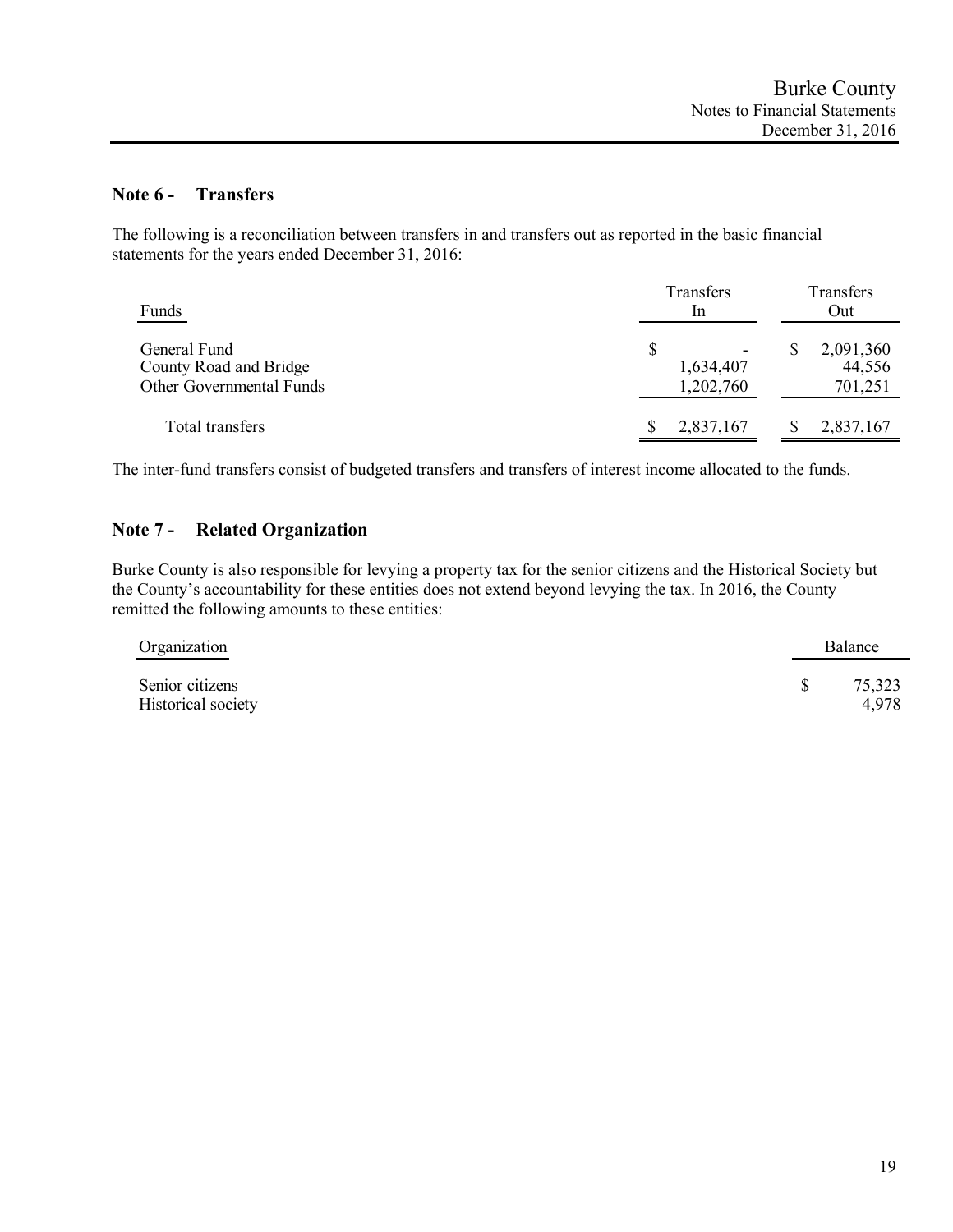# **Note 8 - Risk Management**

Burke County is exposed to various risks of loss relating to torts; theft of, damage to, and destruction of assets; errors and omissions; injuries to employees; and natural disasters.

In 1986 state agencies and political subdivisions of the State of North Dakota joined together to form the North Dakota Insurance Reserve Fund (NDIRF), a public entity risk pool currently operating as a common risk management and insurance program for the state and over 2,000 political subdivisions. Burke County pays an annual premium to NDIRF for its general liability, auto, and inland marine insurance coverage. The coverage by NDIRF is limited to losses of two million dollars per occurrence for general liability and automobile coverage and to \$2,533,767 for inland marine coverage.

Burke County also participates in the North Dakota Fire and Tornado Fund and the State Bonding Fund. Burke County pays an annual premium to the Fire and Tornado Fund to cover property damage to buildings and personal property. Replacement cost coverage is provided by estimating replacement cost in consultation with the Fire and Tornado Fund. The Fire and Tornado Fund is reinsured by a third party insurance carrier for losses in excess of one million dollars per occurrence during a 12 month period. The State Bonding Fund currently provides Burke County with blanket fidelity bond coverage in the amount of \$2,000,000 for its employees. The State Bonding Fund does not currently charge any premium for this coverage.

Burke County has workers compensation with the North Dakota Workforce Safety and Insurance. The County pays for a single policy health insurance.

Settled claims resulting from these risks have not exceeded insurance coverage in any of the past three years.

# **Note 9 - Pension Plan**

# **North Dakota Public Employees Retirement System (Main System)**

The following brief description of NDPERS is provided for general information purposes only. Participants should refer to NDCC Chapter 54-52 for more complete information.

NDPERS is a cost-sharing multiple-employer defined benefit pension plan that covers substantially all employees of the State of North Dakota, its agencies and various participating political subdivisions. NDPERS provides for pension, death and disability benefits. The cost to administer the plan is financed through the contributions and investment earnings of the plan.

Responsibility for administration of the NDPERS defined benefit pension plan is assigned to a Board comprised of seven members. The Board consists of a Chairman, who is appointed by the Governor; one member appointed by the Attorney General; one member appointed by the State Health Officer; three members elected by the active membership of the NDPERS system; and one member elected by the retired public employees. Effective July 1, 2015, the board was expanded to include two members of the legislative assembly appointed by the chairman of the legislative management.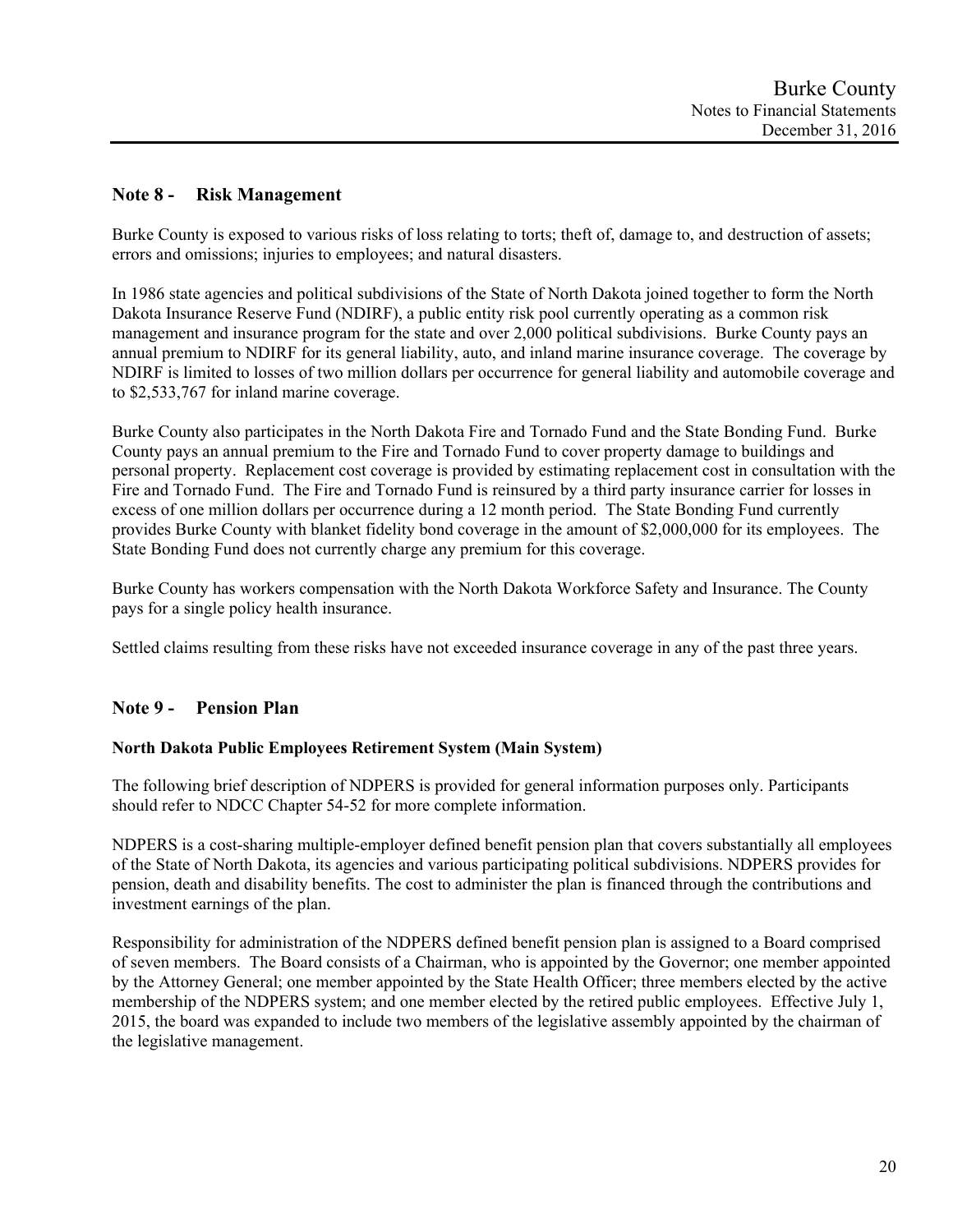# **Pension Benefits**

Benefits are set by statute. NDPERS has no provisions or policies with respect to automatic and ad hoc postretirement benefit increases. Member of the Main System are entitled to unreduced monthly pension benefits beginning when the sum of age and years of credited service equal or exceed 85 (Rule of 85), or at normal retirement age (65). For members hired on or after January 1, 2016 the Rule of 85 will be replaced with the Rule of 90 with a minimum age of 60. The monthly pension benefit is equal to 2.00% of their average monthly salary, using the highest 36 months out of the last 180 months of service, for each year of service. The plan permits early retirement at ages 55-64 with three or more years of service.

Members may elect to receive the pension benefits in the form of a single life, joint and survivor, term-certain annuity, or partial lump sum with ongoing annuity. Members may elect to receive the value of their accumulated contributions, plus interest, as a lump sum distribution upon retirement or termination, or they may elect to receive their benefits in the form of an annuity. For each member electing an annuity, total payment will not be less than the members' accumulated contributions plus interest.

# **Death and Disability Benefits**

Death and disability benefits are set by statute. If an active member dies with less than three years of service for the Main System, a death benefit equal to the value of the member's accumulated contributions, plus interest, is paid to the member's beneficiary. If the member has earned more than three years of credited service for the Main System, the surviving spouse will be entitled to a single payment refund, life-time monthly payments in an amount equal to 50% of the member's accrued normal retirement benefit, or monthly payments in an amount equal to the member's accrued 100% Joint and Survivor retirement benefit if the member had reached normal retirement age prior to date of death. If the surviving spouse dies before the member's accumulated pension benefits are paid, the balance will be payable to the surviving spouse's designated beneficiary.

Eligible members who become totally disabled after a minimum of 180 days of service, receive monthly disability benefits equal to 25% of their final average salary with a minimum benefit of \$100. To qualify under this section, the member has to become disabled during the period of eligible employment and apply for benefits within one year of termination. The definition for disabled is set by the NDPERS in the North Dakota Administrative Code.

# **Refunds of Member Account Balance**

Upon termination, if a member of the Main System is not vested (is not 65 or does not have three years of service), they will receive the accumulated member contributions and vested employer contributions, plus interest, or may elect to receive this amount at a later date. If the member has vested, they have the option of applying for a refund or can remain as a terminated vested participant. If a member terminated and withdrew their accumulated member contribution and is subsequently reemployed, they have the option of repurchasing their previous service.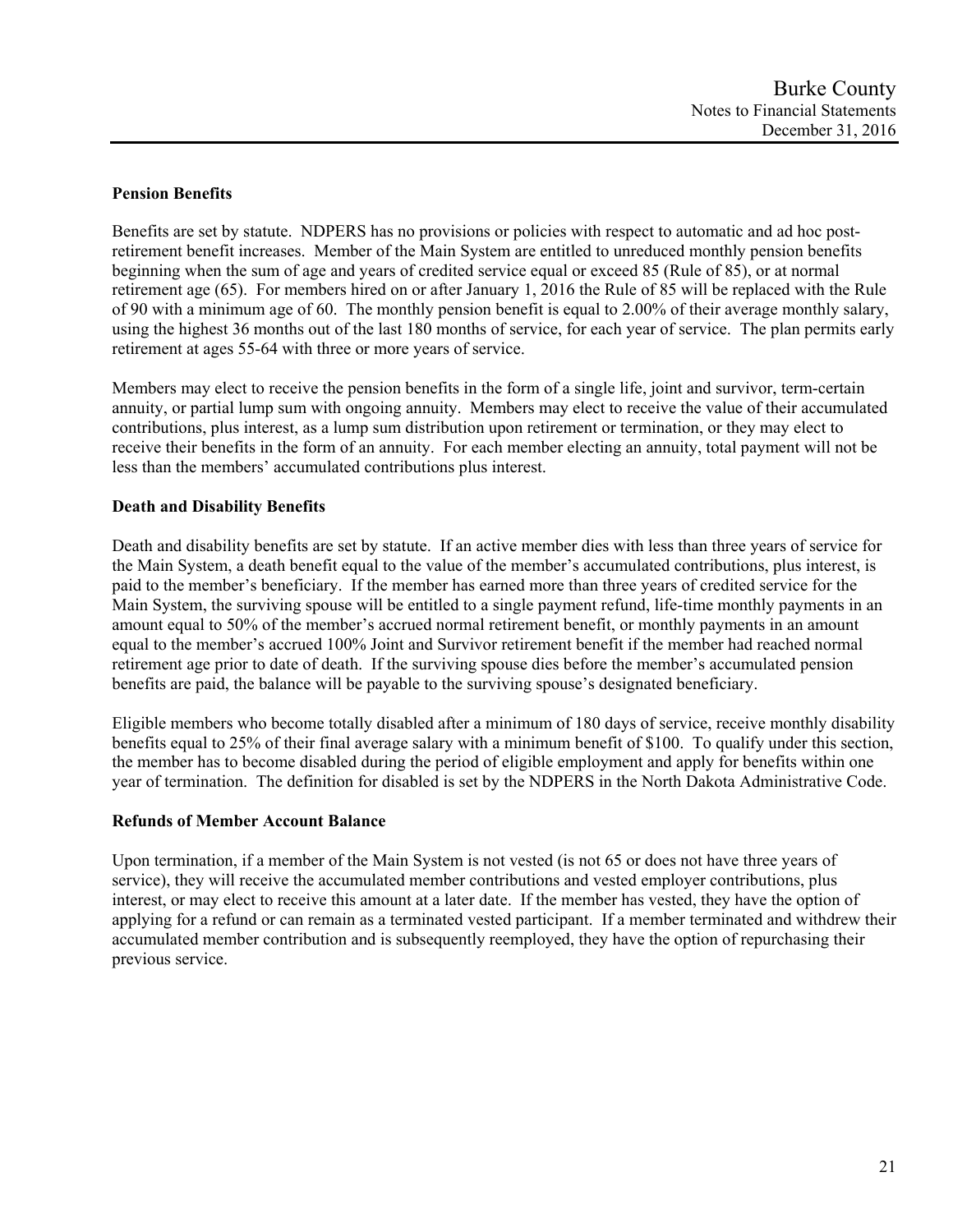#### **Member and Employer Contributions**

Member and employer contributions paid to NDPERS are set by statute and are established as a percent of salaries and wages. Member contribution rates are 7% and employer contribution rates are 7.12% of covered compensation.

The member's account balance includes the vested employer contributions equal to the member's contributions to an eligible deferred compensation plan. The minimum member contribution is \$25 and the maximum may not exceed the following:

 1 to 12 months of service – Greater of one percent of monthly salary or \$25 13 to 24 months of service – Greater of two percent of monthly salary or \$25 25 to 36 months of service – Greater of three percent of monthly salary or \$25 Longer than 36 months of service – Greater of four percent of monthly salary or \$25

# **Net Pension Liability**

At December 31, 2016, the Employer's proportionate share of the net pension liability was \$1,543,928. The net pension liability was measured as of July 1, 2016, and the total pension liability used to calculate the net pension liability was determined by an actuarial valuation as of that date. The Employer's proportion of the net pension liability was based on the Employer's share of covered payroll in the Main System pension plan relative to the covered payroll of all participating Main System employers. At July 1, 2016, the Employer's proportion was 0.158417 percent. The Employer's proportionate share of the net pension liability is not reported in financial statements shown under the modified cash basis of accounting.

#### **Actuarial Assumptions**

The total pension liability in the July 1, 2016 actuarial valuation was determined using the following actuarial assumptions, applied to all periods included in the measurement:

| Inflation                         | 3.50% |
|-----------------------------------|-------|
| Salary Increases (Payroll Growth) | 4.50% |
| Investment Rate of Return         | 8.00% |

For active members, inactive members and healthy retirees, mortality rates were based on the RP-2000 Combined Healthy Mortality Table set back two years for males and three years for females, projected generationally using the SSA 2014 Intermediate Cost scale from 2014. For disabled retirees, mortality rates were based on the RP-2000 Disabled Mortality Table set back one year for males (no setback for females) multiplied by 125%.

The actuarial assumptions used were based on the results of an actuarial experience study completed in 2015. They are the same as the assumptions used in the July 1, 2016, funding actuarial valuation for NDPERS.

As a result of the 2015 actuarial experience study, the NDPERS Board adopted several changes to the actuarial assumptions effective July 1, 2015. This includes changes to the mortality tables, disability incidence rates, retirement rates, administrative expenses, salary scale, and percent married assumption.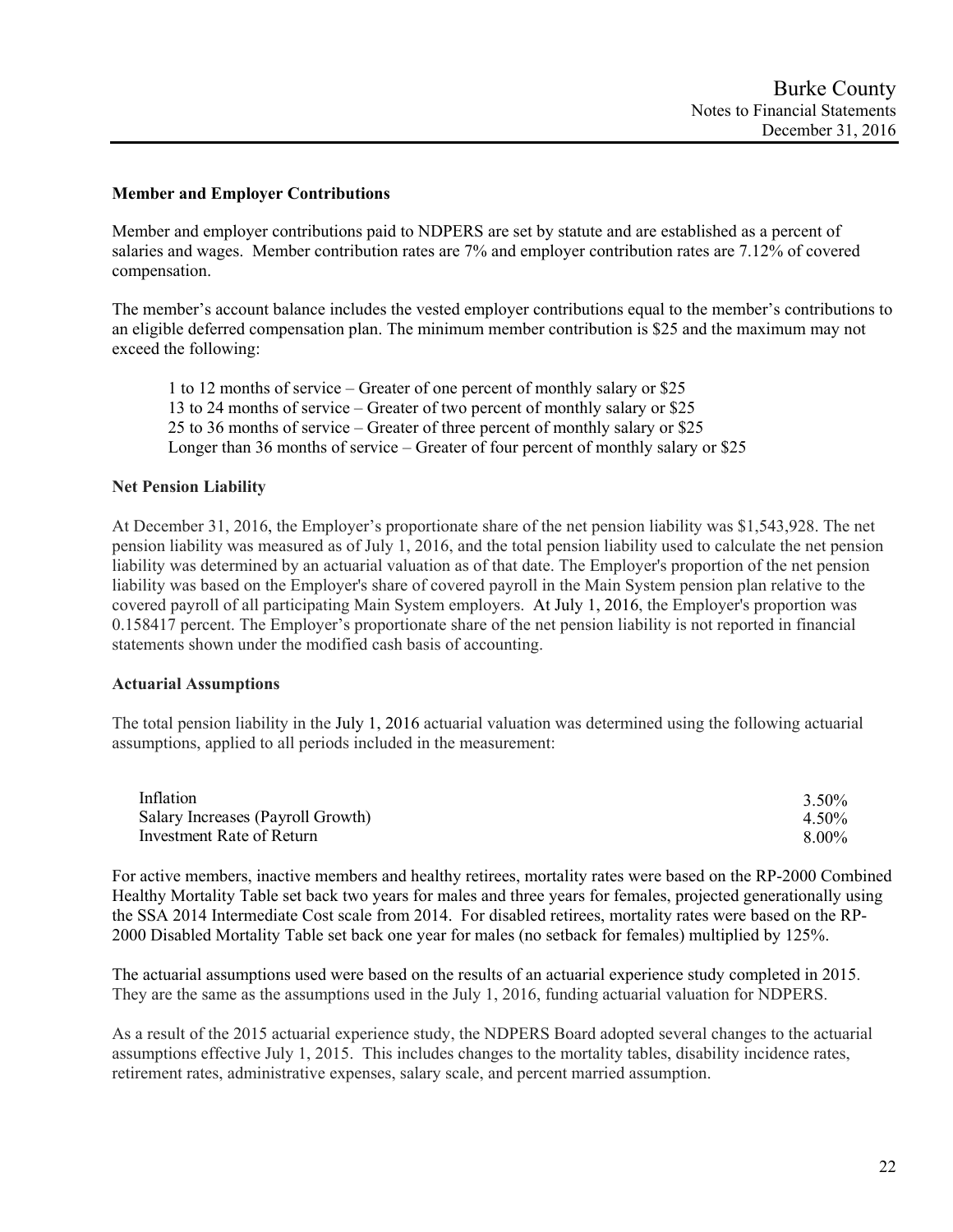The long-term expected rate of return on pension plan investments was determined using a building-block method in which best-estimate ranges of expected future real rates of return (expected returns, net of pension plan investment expense and inflation) are developed for each major asset class. These ranges are combined to produce the long-term expected rate of return by weighting the expected future real rates of return by the target asset allocation percentage and by adding expected inflation. Best estimates of arithmetic real rates of return for each major asset class included in the Fund's target asset allocation are summarized in the following table:

| Asset Class                 | Target<br>Allocation | Long-Term<br><b>Expected Real</b><br>Rate of Return |
|-----------------------------|----------------------|-----------------------------------------------------|
| Domestic Equity             | 31%                  | 6.60%                                               |
| <b>International Equity</b> | 21%                  | 7.30%                                               |
| Private Equity              | $5\%$                | 10.90%                                              |
| Domestic Fixed Income       | 17%                  | 1.49%                                               |
| International Fixed Income  | $5\%$                | $-0.45%$                                            |
| Global Real Assets          | 20%                  | 5.24%                                               |
| Cash Equivalents            | $1\%$                | $0.00\%$                                            |

# **Discount Rate**

The discount rate used to measure the total pension liability was 8 percent as of June 30, 2015. The projection of cash flows used to determine the discount rate assumes that member and employer contributions will be made at rates equal to those based on the July 1, 2015, Actuarial Valuation Report. For this purpose, only employer contributions that are intended to fund benefits of current plan members and their beneficiaries are included. Projected employer contributions that are intended to fund the service costs of future plan members and their beneficiaries, as well as projected contributions from future plan members, are not included. Based on those assumptions, the pension plan's fiduciary net position was projected to be available to make all projected future benefit payments for current plan members as of June 30, 2015. Therefore, the long-term expected rate of return on pension plan investments was applied to all periods of projected benefit payments to determine the total pension liability as of June 30, 2015.

# **Sensitivity of the Employer's Proportionate Share of the Net Pension Liability to Changes in the Discount Rate**

The following presents the Employer's proportionate share of the net pension liability calculated using the discount rate of 8 percent, as well as what the Employer's proportionate share of the net pension liability would be if it were calculated using a discount rate that is 1-percentage-point lower (7 percent) or 1-percentage-point higher (9 percent) than the current rate:

|                                                                     | 1% Decrease<br>in Discount | Discount<br>Rate $(8\%)$ |           | 1% Increase<br>in Discount |                         |
|---------------------------------------------------------------------|----------------------------|--------------------------|-----------|----------------------------|-------------------------|
| County's proportionate share of the<br>NDPERS net pension liability | Rate $(7%)$<br>2.190.032   |                          | 1.543.928 |                            | Rate $(9\%)$<br>999,552 |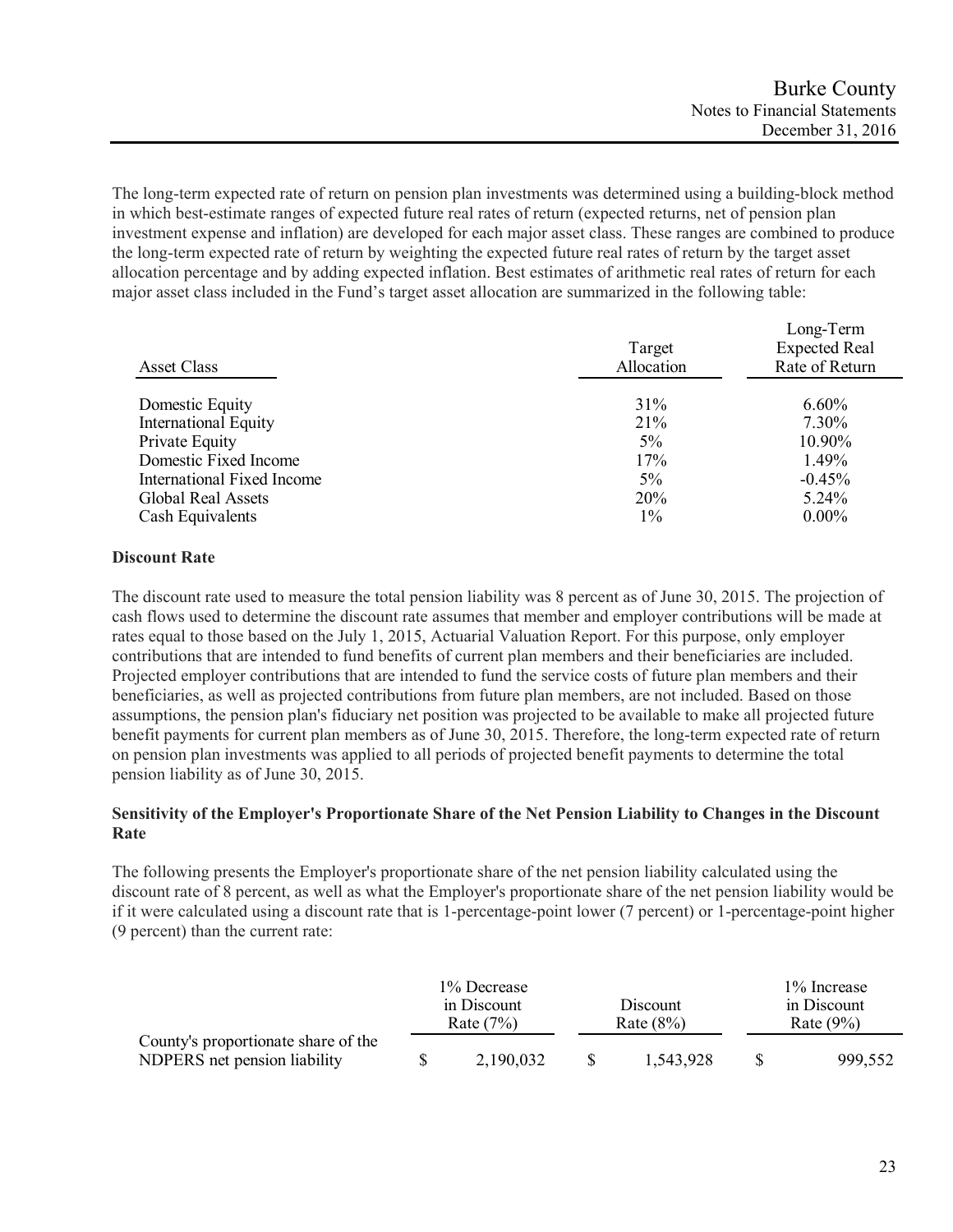### **Pension Plan Fiduciary Net Position**

Detailed information about the pension plan's fiduciary net position is available in the separately issued NDPERS financial report.

# **Note 10 - Commitments and Subsequent Events**

At December 31, 2016, the County had approximately \$413,036 of commitments outstanding related to construction projects. The County also entered into a construction totaling \$411,946 subsequent to year-end.

On June 20, 2017, the County authorized the issuance of its State Aid Certificate of Indebtedness in the principal amount of not to exceed \$1,500,000 for the purpose of financing the elevator expansion of the Burke county Courthouse in Bowbells, North Dakota.

On September, 11, 2017, the County entered into a seven year municipal lease agreement in the amount of \$217,177.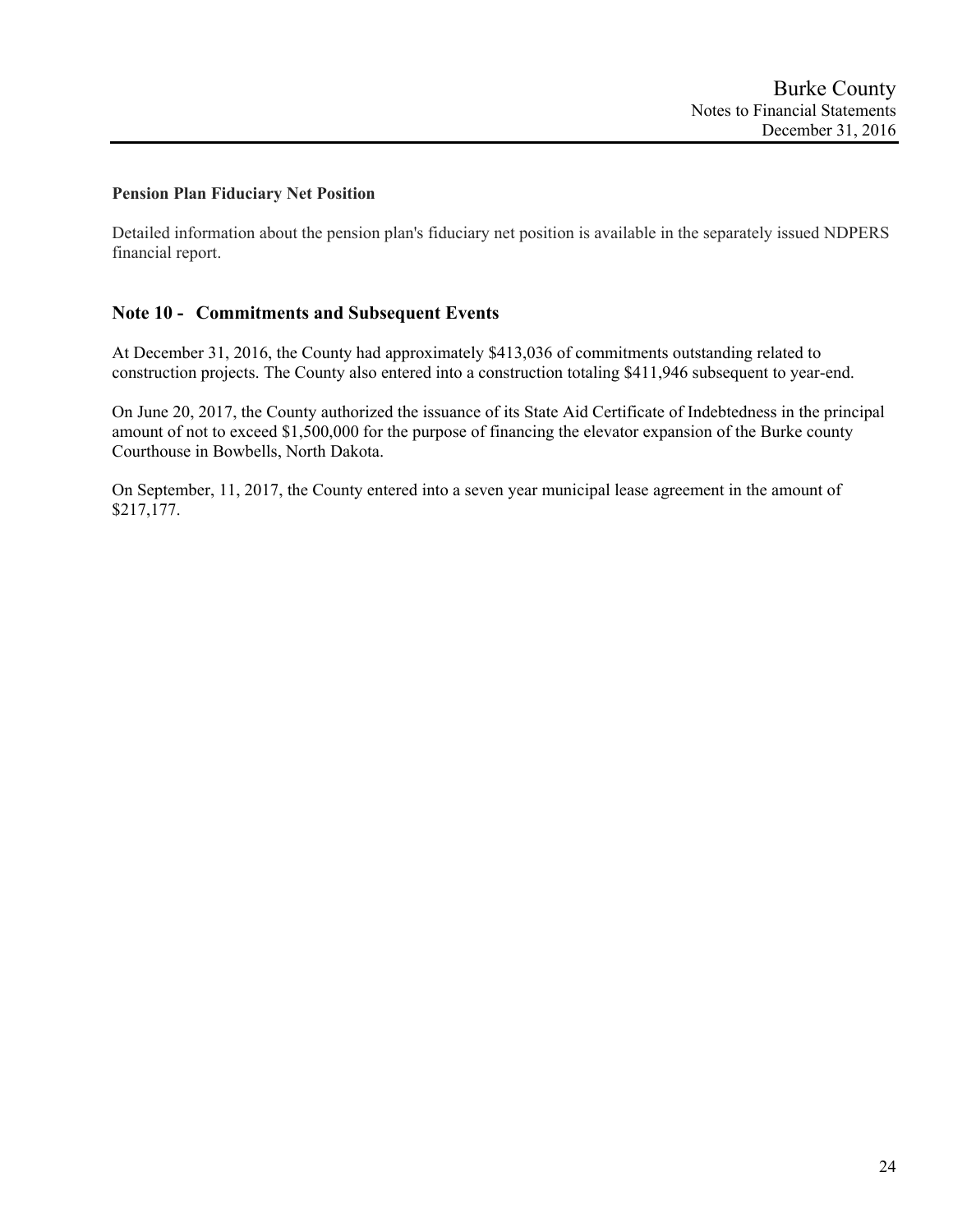

Supplementary Information December 31, 2016 Burke County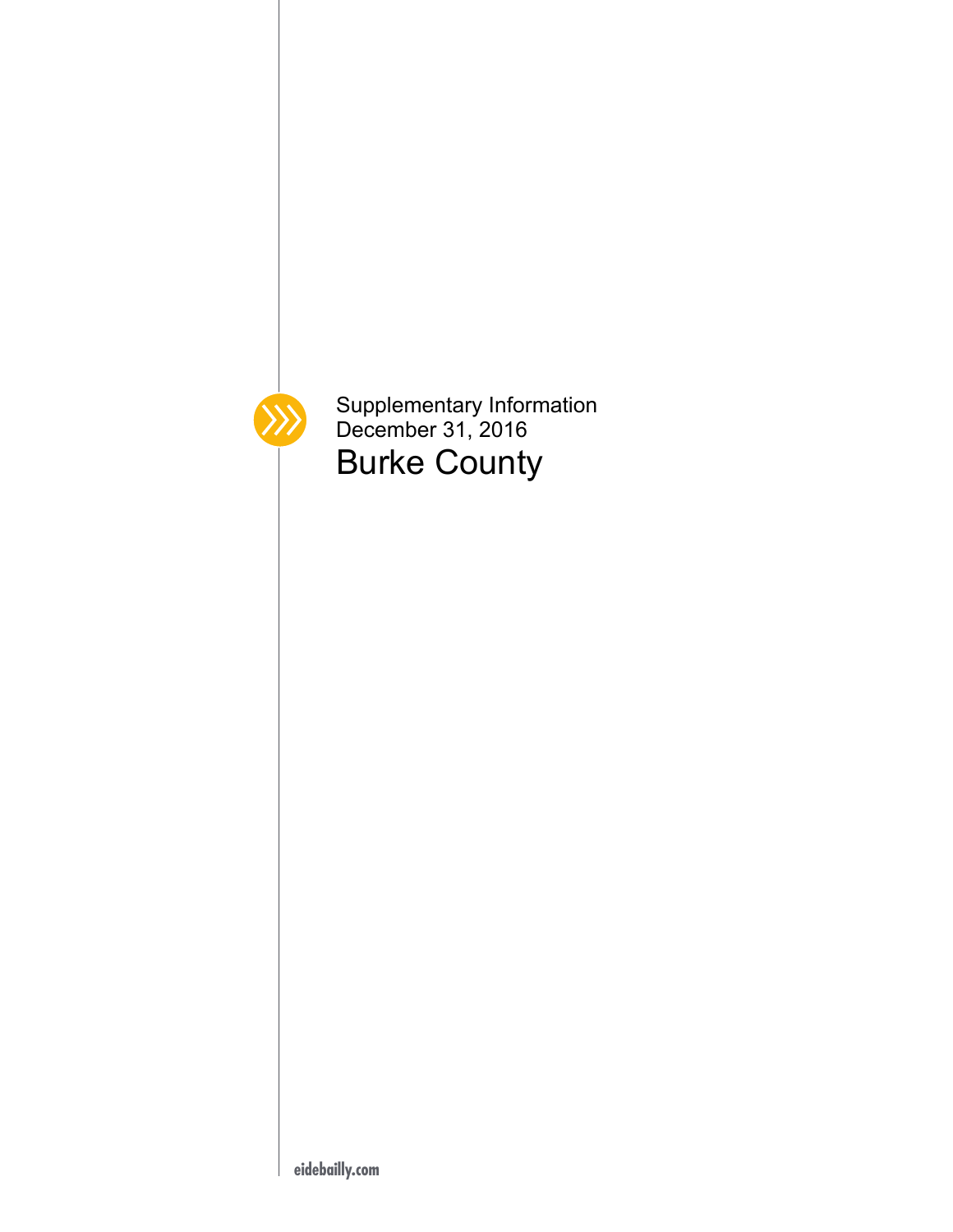# Burke County Budgetary Comparison Schedule – General Fund Year Ended December 31, 2016

|                                                                                                                                                                          | Original<br><b>Budget</b>                                                                 | Final<br><b>Budget</b>                                                                    | Actual                                                                                       | Variance<br>With Final<br><b>Budget</b>                                                 |  |
|--------------------------------------------------------------------------------------------------------------------------------------------------------------------------|-------------------------------------------------------------------------------------------|-------------------------------------------------------------------------------------------|----------------------------------------------------------------------------------------------|-----------------------------------------------------------------------------------------|--|
| Revenues<br>Taxes<br>Licenses, permits and fees<br>Intergovernmental<br>Charges for services<br>Fines and forfeits<br>Interest income<br>Miscellaneous<br>Total revenues | \$<br>328,075<br>263,500<br>2,299,035<br>30,200<br>1,200<br>30,000<br>15,000<br>2,967,010 | \$<br>328,075<br>263,500<br>2,293,185<br>35,200<br>1,200<br>30,000<br>15,000<br>2,966,160 | \$<br>1,085,074<br>336,055<br>3,291,704<br>49,116<br>5,430<br>53,824<br>157,837<br>4,979,040 | \$<br>756,999<br>72,555<br>998,519<br>13,916<br>4,230<br>23,824<br>142,837<br>2,012,880 |  |
| Expenditures                                                                                                                                                             |                                                                                           |                                                                                           |                                                                                              |                                                                                         |  |
| Current<br>General government<br>Public safety<br>Economic development<br>Conservation<br>Other<br>Capital outlay<br>Total expenditures                                  | 1,426,276<br>773,570<br>95,708<br>2,295,554                                               | 1,427,176<br>773,570<br>95,708<br>2,296,454                                               | 1,032,280<br>563,178<br>74,406<br>222<br>22,508<br>60,352<br>1,752,946                       | 394,896<br>210,392<br>21,302<br>(222)<br>(22,508)<br>(60, 352)<br>543,508               |  |
| <b>Excess of Revenues</b><br>over Expenditures                                                                                                                           | 671,456                                                                                   | 669,706                                                                                   | 3,226,094                                                                                    | 2,556,388                                                                               |  |
| <b>Other Financing Uses</b>                                                                                                                                              |                                                                                           |                                                                                           |                                                                                              |                                                                                         |  |
| Transfers out<br>Total other financing uses                                                                                                                              | (2,520,000)<br>(2,520,000)                                                                | (2,520,000)<br>(2,520,000)                                                                | (2,268,552)<br>(2,268,552)                                                                   | 251,448<br>251,448                                                                      |  |
| Net Change in Fund Balances                                                                                                                                              | (1,848,544)                                                                               | (1,850,294)                                                                               | 957,542                                                                                      | 2,807,836                                                                               |  |
| Fund Balance - January 1                                                                                                                                                 | 7,380,422                                                                                 | 7,380,422                                                                                 | 7,380,422                                                                                    |                                                                                         |  |
| Fund Balance - December 31                                                                                                                                               | 5,531,878<br>\$                                                                           | 5,530,128<br>S                                                                            | 8,337,964<br>\$                                                                              | 2,807,836<br>\$                                                                         |  |

Differences between budgetary and modified cash basis fund balance:

| General Fund                              | S | 8,337,964 |
|-------------------------------------------|---|-----------|
| Insurance Reserve Fund                    |   | 54,909    |
| <b>Compensation Health Care Insurance</b> |   | 21,849    |
| County Agent Fund                         |   | 79,898    |
| 911 System Fund                           |   | 13,941    |
| Homeland Security Fund                    |   | 24,429    |
| <b>Extension Office Fund</b>              |   | 33,829    |
| GAAP fund balance (combined with General  |   |           |
| Fund formodified cash basis presentation) |   | 8,566,819 |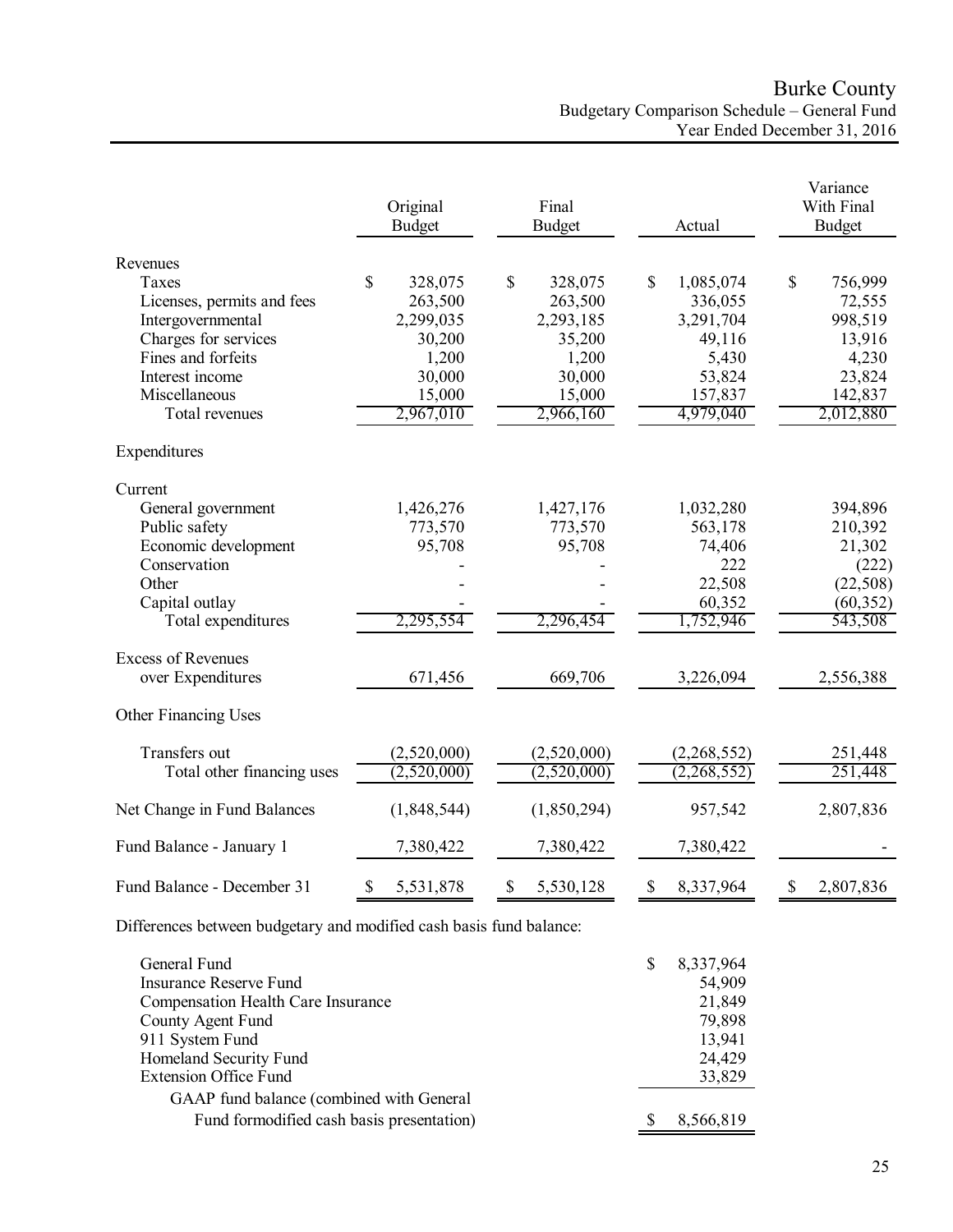Burke County Budgetary Comparison Schedule – County Road and Bridge Fund Year Ended December 31, 2016

|                                                                                       | Original<br>Budget                                | Final<br><b>Budget</b>                            | Actual                                                      | Variance<br>With Final<br><b>Budget</b>                    |  |
|---------------------------------------------------------------------------------------|---------------------------------------------------|---------------------------------------------------|-------------------------------------------------------------|------------------------------------------------------------|--|
| Revenues                                                                              |                                                   |                                                   |                                                             |                                                            |  |
| Taxes<br>Intergovernmental<br>Charges for services<br>Miscellaneous<br>Total revenues | \$<br>7,000<br>1,350<br>193,000<br>500<br>201,850 | \$<br>7,000<br>1,350<br>193,000<br>500<br>201,850 | \$<br>276,137<br>3,594,858<br>217,644<br>6,978<br>4,095,617 | \$<br>269,137<br>3,593,508<br>24,644<br>6,478<br>3,893,767 |  |
| Expenditures                                                                          |                                                   |                                                   |                                                             |                                                            |  |
| Current<br>Highways<br>Capital outlay<br>Total expenditures                           | 1,932,084<br>1,932,084                            | 1,932,084<br>1,932,084                            | 2,407,355<br>3,104,247<br>5,511,602                         | (475, 271)<br>(3, 104, 247)<br>(3,579,518)                 |  |
| Excess (Deficiency) of<br>Revenues over Expenditures                                  | (1,730,234)                                       | (1,730,234)                                       | (1,415,985)                                                 | 314,249                                                    |  |
| <b>Other Financing Sources</b>                                                        |                                                   |                                                   |                                                             |                                                            |  |
| Transfers in                                                                          | 1,500,000                                         | 1,500,000                                         | 1,589,851                                                   | 89,851                                                     |  |
| Total other financing<br>sources                                                      | 1,500,000                                         | 1,500,000                                         | 1,589,851                                                   | 89,851                                                     |  |
| Net Change in Fund Balances                                                           | (230, 234)                                        | (230, 234)                                        | 173,866                                                     | 404,100                                                    |  |
| Fund Balance - January 1,                                                             | 1,022,214                                         | 1,022,214                                         | 1,022,214                                                   |                                                            |  |
| Fund Balance - December 31                                                            | \$<br>791,980                                     | \$<br>791,980                                     | 1,196,080<br>\$                                             | \$<br>404,100                                              |  |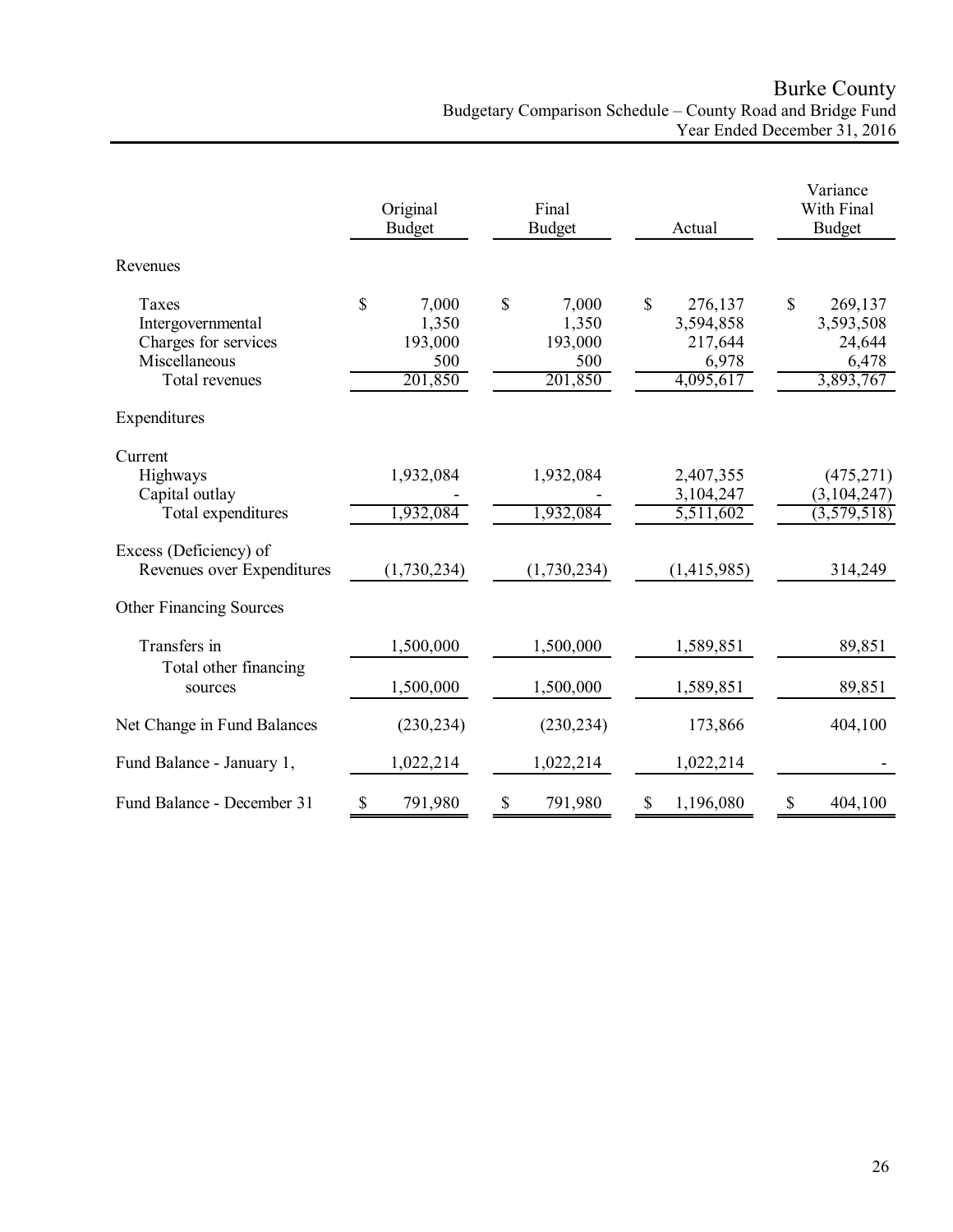Employer's

|               |             |                 |                  |                 | Proportionate   |                 |
|---------------|-------------|-----------------|------------------|-----------------|-----------------|-----------------|
|               |             |                 |                  |                 | Share of the    |                 |
|               |             |                 | Employer's       |                 | Net Pension     |                 |
|               |             | Employer's      | Proportionate    |                 | Liability       | Plan Fiduciary  |
|               |             | Proportion      | Share (Amount)   |                 | (Asset) as a    | Net Position as |
|               |             | (Percentage) of | of the Net       | Employer's      | Percentage of   | a Percentage    |
|               |             | the Net Pension | Pension          | Covered-        | its Covered-    | of the Total    |
|               | Fiscal Year | Liability       | Liability        | Employee        | Employee        | Pension         |
| Pension Plan  | Ending      | (Asset)         | $( Asset)$ $(a)$ | Payroll (b)     | Payroll $(a/b)$ | Liability       |
| <b>NDPERS</b> | 6/30/2015   | 0.154300\%      | 1,049,214<br>S.  | \$1,374,623     | 76.33%          | 77.15%          |
| <b>NDPERS</b> | 6/30/2016   | 0.158417%       | 1,543,928<br>S.  | 1,596,469<br>S. | 96.71%          | 70.46%          |
|               |             |                 |                  |                 |                 |                 |

#### **Schedule of Employer's Share of Net Pension Liability ND Public Employees Retirement System Last 10 Fiscal Years**

### **Schedule of Employer Contributions ND Public Employees Retirement System Last 10 Fiscal Years**

|               |             |   |                  | Contributions in |                          |             | Contributions   |
|---------------|-------------|---|------------------|------------------|--------------------------|-------------|-----------------|
|               |             |   |                  | Relation to the  |                          | Employer's  | as a Percentage |
|               |             |   | Statutorily      | Statutorily      | Contribution             | Covered-    | of Covered-     |
|               | Fiscal Year |   | Required         | Required         | Deficiency               | Employee    | Employee        |
| Pension Plan  | Ending      |   | Contribution (a) | Contribution (b) | $(Excess)$ (a-b)         | Payroll (d) | Payroll $(a/d)$ |
| <b>NDPERS</b> | 12/31/2015  | S | 130,260          | 130.260          | $\overline{\phantom{a}}$ | 1,829,494   | $7.12\%$        |
| <b>NDPERS</b> | 12/31/2016  |   | 115,582          | 115,582          | $\overline{\phantom{0}}$ | 1,623,343   | 7.12%           |

# **Note 1 - Schedule of Employer Pension Liability and Contributions**

GASB Statement No. 68 requires ten years of information to be presented in these tables. However, until a full 10-year trend is compiled, Burke County will present information for those years for which information is available.

# **Note 2 - Changes of Assumptions**

Amounts reported reflect actuarial assumption changes effective July 1, 2015 based on the results of an actuarial experience study completed in 2015. This includes changes to the mortality tables, disability incidence rates, retirement rates, administrative expenses, salary scale, and percent married assumption.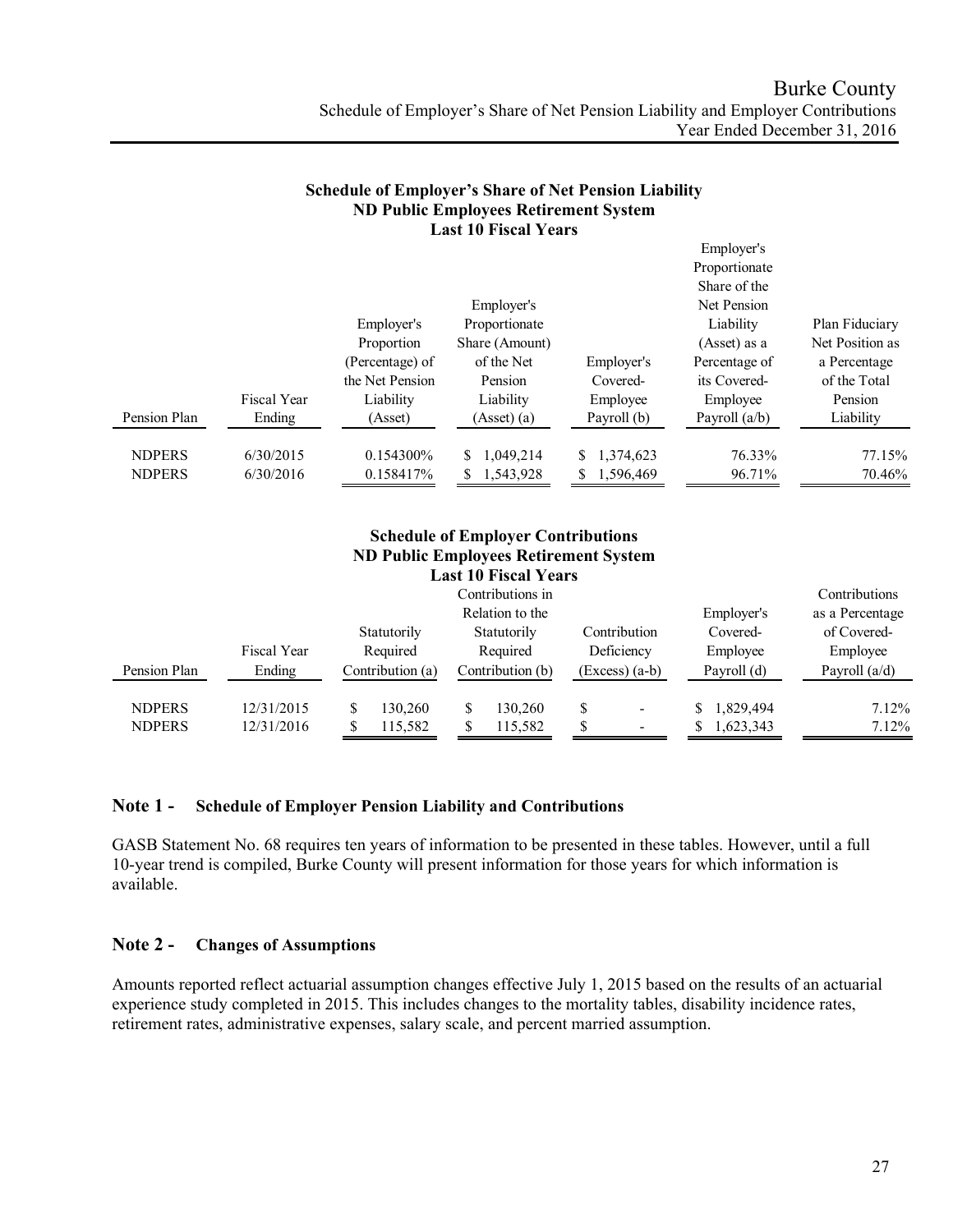

**CPAs & BUSINESS ADVISORS** 

# **Independent Auditor's Report on Internal Control over Financial Reporting and on Compliance and Other Matters Based on an Audit of Financial Statements Performed in Accordance with**  *Government Auditing Standards*

Board of County Commissioners Burke County Bowbells, North Dakota

We have audited, in accordance with auditing standards generally accepted in the United States of America and the standards applicable to financial audits contained in *Government Auditing Standards*, issued by the Comptroller General of the United States, the modified cash basis financial statements of the governmental activities, the aggregate discretely presented component units, each major fund, and the aggregate remaining fund information of Burke County as of and for the year ended December 31, 2016, and the related notes to the financial statements, which collectively comprise Burke County's basic financial statements, and have issued our report thereon dated February 14, 2018.

# **Internal Control over Financial Reporting**

In planning and performing our audit of the financial statements, we considered Burke County's internal control over financial reporting (internal control) to determine the audit procedures that are appropriate in the circumstances for the purpose of expressing our opinions on the financial statements, but not for the purpose of expressing an opinion on the effectiveness of Burke County's internal control. Accordingly, we do not express an opinion on the effectiveness of Burke County's internal control.

Our consideration of internal control over financial reporting was for the limited purpose described in the preceding paragraph and was not designed to identify all deficiencies in internal control over financial reporting that might be material weaknesses or significant deficiencies and therefore, material weaknesses or significant deficiencies may exist that were not identified. However, as described in the accompanying schedule of audit findings, we identified certain deficiencies in internal control that we consider to be material weaknesses and significant deficiencies.

A *deficiency in internal control* exists when the design or operation of a control does not allow management or employees, in the normal course of performing their assigned functions, to prevent, or detect and correct, misstatements on a timely basis. A *material weakness* is a deficiency, or a combination of deficiencies, in internal control, such that there is a reasonable possibility that a material misstatement of the entity's financial statements will not be prevented, or detected and corrected on a timely basis. We consider the deficiencies described in the accompanying schedule of audit findings listed as 2016-B and 2016-C to be material weaknesses.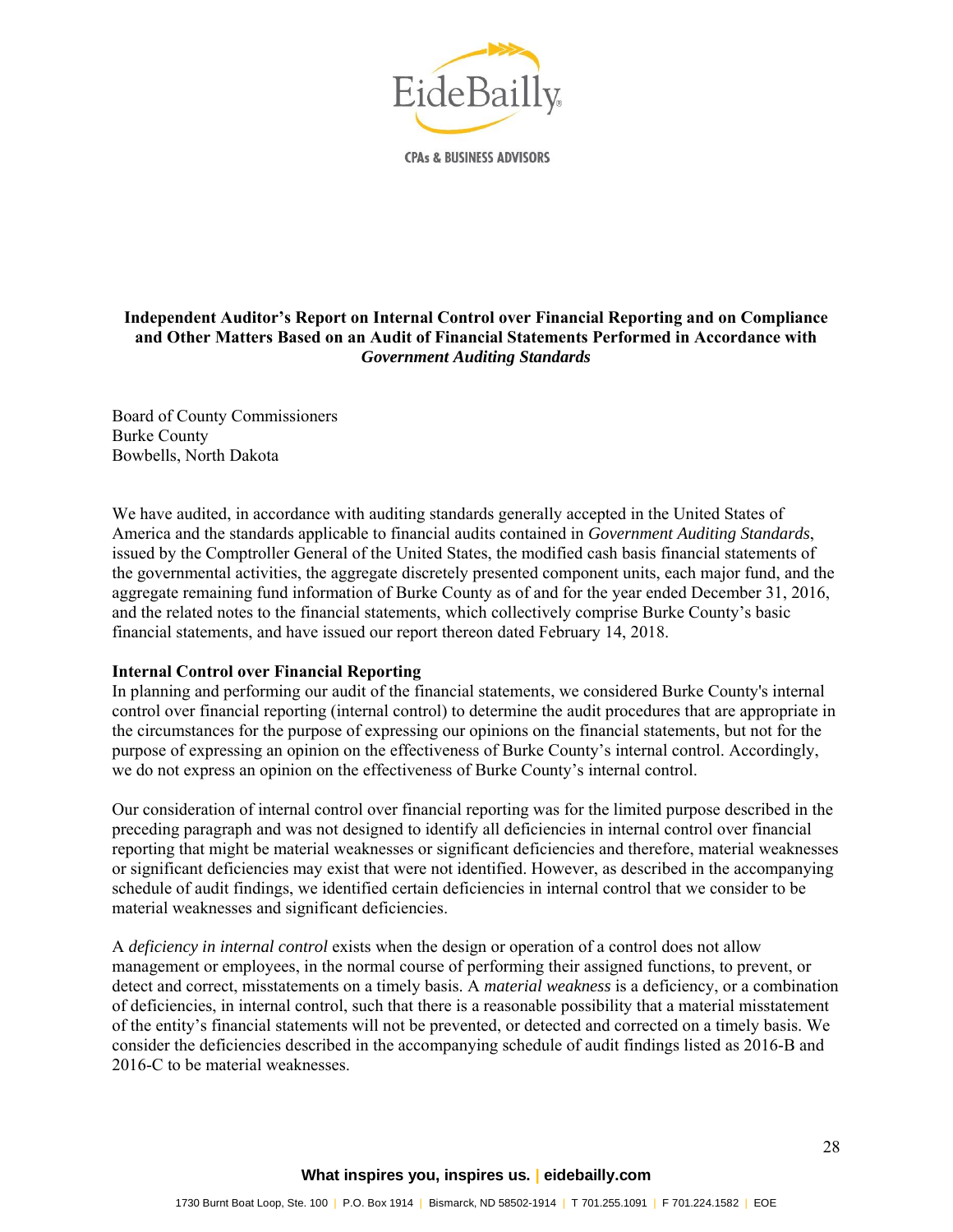A *significant deficiency* is a deficiency, or a combination of deficiencies, in internal control that is less severe than a material weakness, yet important enough to merit attention by those charged with governance. We consider the deficiencies described in the accompanying schedule of findings listed as 2016-A and 2016-D to be significant deficiencies.

# **Compliance and Other Matters**

As part of obtaining reasonable assurance about whether Burke County's financial statements are free from material misstatement, we performed tests of its compliance with certain provisions of laws, regulations, contracts, and grant agreements, noncompliance with which could have a direct and material effect on the determination of financial statement amounts. However, providing an opinion on compliance with those provisions was not an objective of our audit, and accordingly, we do not express such an opinion. The results of our tests disclosed no instances of noncompliance or other matters that are required to be reported under *Government Auditing Standards*.

#### **Burke County's Responses to Findings**

Burke County's responses to the findings identified in our audit are described in the accompanying schedule of audit findings. Burke County's responses were not subjected to the auditing procedures applied in the audit of the financial statements and, accordingly, we express no opinion on them.

#### **Purpose of this Report**

The purpose of this report is solely to describe the scope of our testing of internal control and compliance and the results of that testing, and not to provide an opinion on the effectiveness of the entity's internal control or on compliance. This report is an integral part of an audit performed in accordance with *Government Auditing Standards* in considering the entity's internal control and compliance. Accordingly, this communication is not suitable for any other purpose.

Gide Sailly LLP

Bismarck, North Dakota February 14, 2018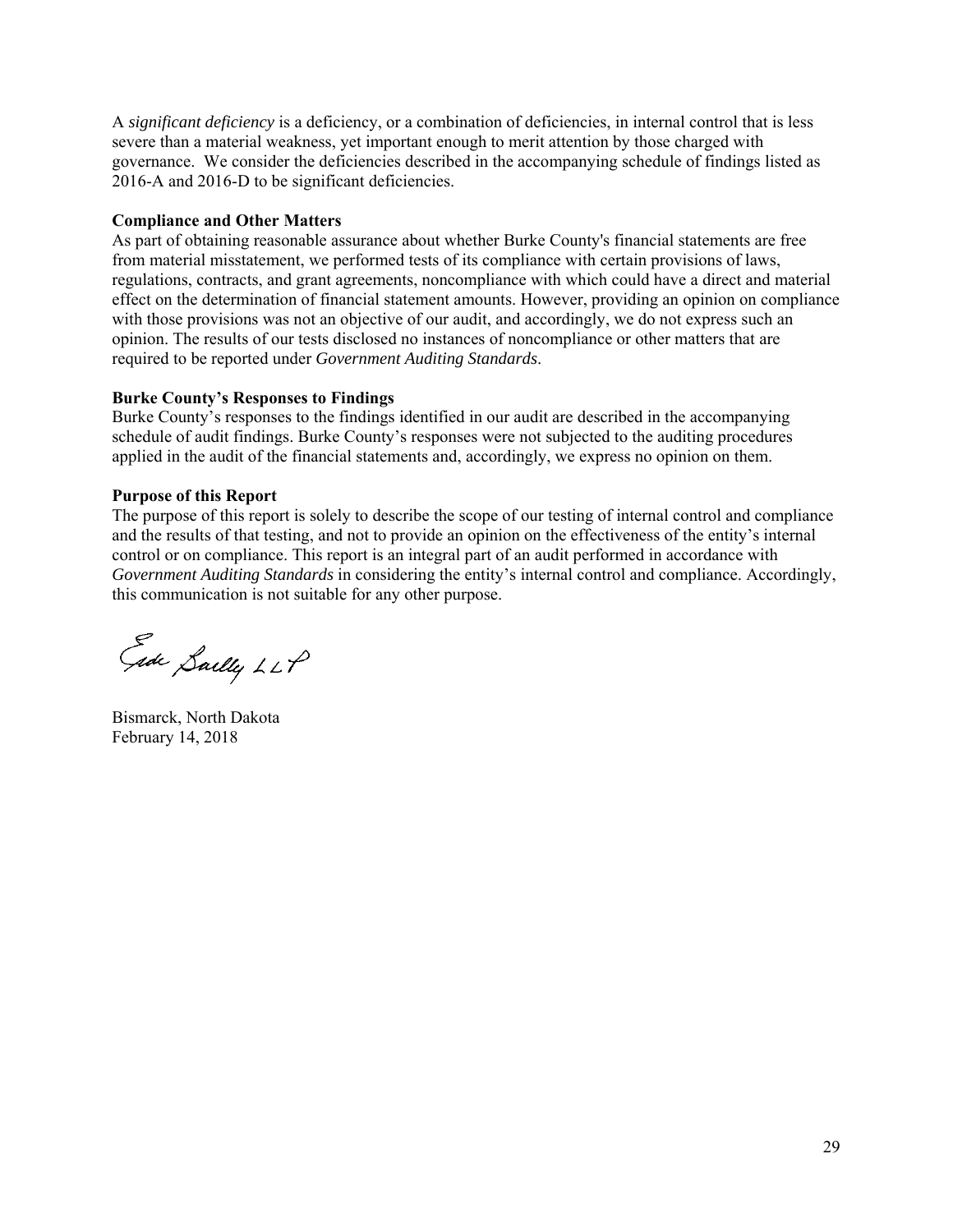# **Financial Statement Audit Findings**

# **2016-A Segregation of Duties - Significant Deficiency**

Condition - The County has a lack of segregation of duties in certain areas due to a limited staff.

Criteria - A good system of internal accounting control contemplates an adequate segregation of duties so that no one individual handles a transaction from its inception to its completion.

Cause – The County has limited staff to be able to adequately segregate duties.

Effect - Inadequate segregation of duties could adversely affect the County's ability to detect misstatements in amounts that would be significant in relation to the financial statements in a timely period by employees in the normal course of performing their assigned function.

Recommendation – While we recognize that your office staff may not be large enough to permit complete segregation of duties in all respects for an effective system of internal control, all accounting functions should be reviewed to determine if additional segregation is feasible and to improve efficiency and effectiveness of financial management of the County.

Response – Burke County recognizes this is a serious issue; however, we do not feel it would be a wise use of our resources to employ additional staff for the sole purpose of ensuring segregation of duties. While we realize there is always a possibility, we have so far been able to rely on the integrity of our staff.

# **2016-B Department Controls over Cash – Material Weakness**

Condition: The County has a lack of effective internal controls related to the receipting process in various departments of the County that collect funds and remit them to the Treasurer's office. Specifically, it was noted that there have been significant increases in the activity and funds handled directly by departments such as the Recorder's Office and the Sheriff's Office. These departments have limited staff to handle the transactions and do not maintain detailed records of all transactions to support the activity.

Criteria: A good system of internal accounting control contemplates an adequate paper trail and proper segregation of duties so no one individual handles a transaction from beginning to end to mitigate abuse or fraud.

Cause: The departments have limited staff available to properly segregate the duties related to the cash receipt process. The procedures followed for receipting cash also involve several manual steps which result in an inadequate audit trail.

Effect: Inadequate controls over cash receipts could affect the County's ability to detect errors or fraud.

Recommendation: We recommend the County eliminate as many manual procedures related to receipting cash as possible and maintain detailed records of all transactions handled in the departments. We also recommend the duties of entering and adjusting charges in the system, taking customer payments, receipting payments, and preparing the deposits be segregated. The County should also determine if there are additional controls that can be implemented to mitigate the risks due to limited staff in the departments.

Response – The Burke County Commissioners will continue to meet with the departments to address controls over cash and to see that this deficiency is corrected.